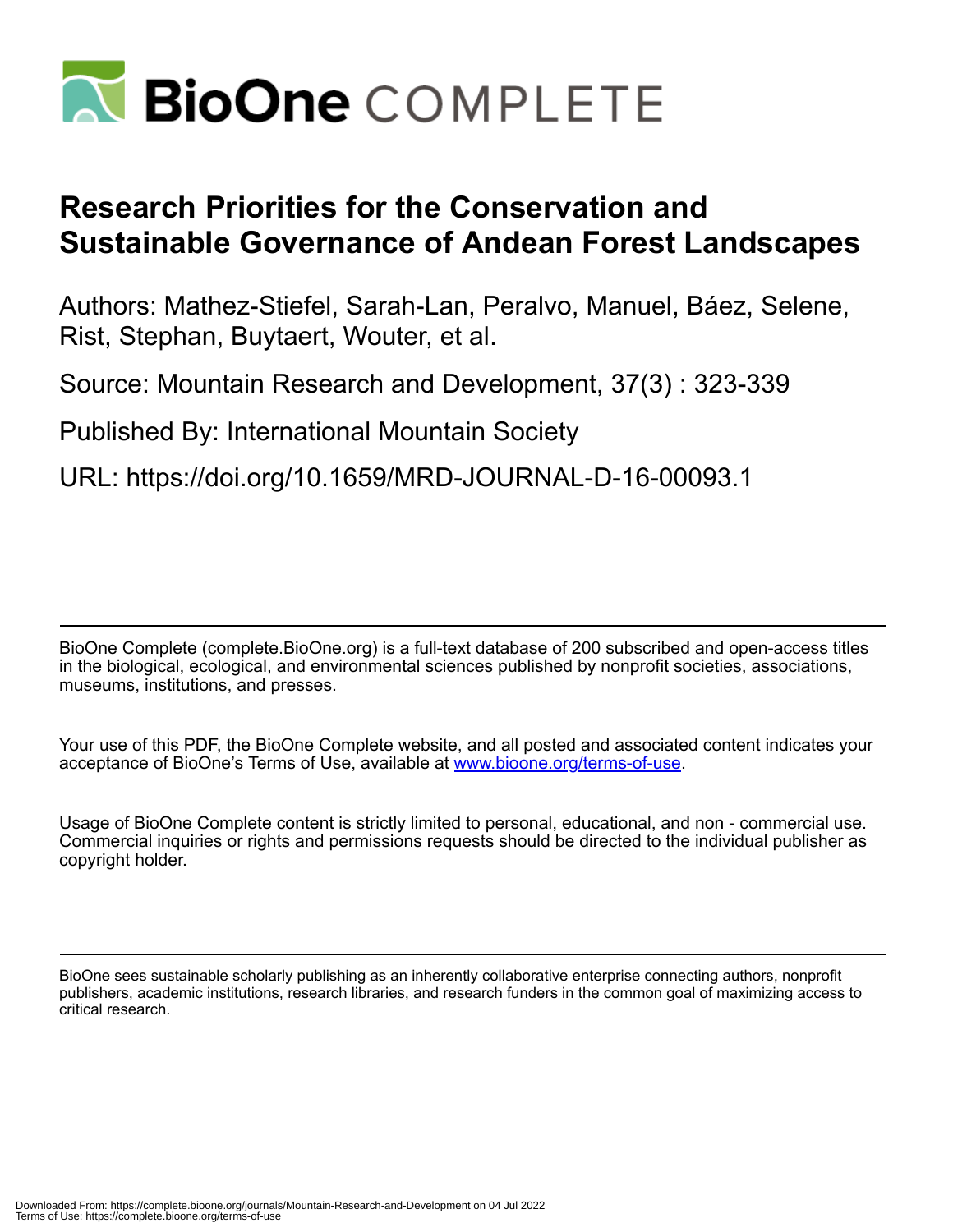#### Mountain Research and Development (MRD)

An international, peer-reviewed open access journal published by the International Mountain Society (IMS) www.mrd-journal.org

# Research Priorities for the Conservation and Sustainable Governance of Andean Forest Landscapes

Sarah-Lan Mathez-Stiefel<sup>1,2,</sup>\*, Manuel Peralvo<sup>3</sup>, Selene Báez<sup>3,4</sup>, Stephan Rist<sup>1</sup>, Wouter Buytaert<sup>5</sup>, Francisco Cuesta<sup>3,6</sup>, Belén Fadrique<sup>7</sup>, Kenneth J. Feeley<sup>7</sup>, Aaron A. P. Groth<sup>8</sup>, Jürgen Homeier<sup>9</sup>, Luis D. Llambi<sup>10</sup>, Bruno Locatelli<sup>11,12</sup>, Maria Fernanda López Sandoval<sup>13</sup>, Agustina Malizia<sup>14</sup>, and Kenneth R. Young<sup>8</sup>

- Corresponding author: [sarah-lan.stiefel@cde.unibe.ch](mailto:sarah-lan.stiefel@cde.unibe.ch)
- <sup>1</sup> Centre for Development and Environment (CDE), University of Bern, Hallerstrasse 10, 3012 Bern, Switzerland
- <sup>2</sup> World Agroforestry Centre (ICRAF), c/o International Potato Center, Avenida La Molina 1895, PO Box 1558, Lima, Peru
- <sup>3</sup> Consortium for the Sustainable Development of the Andean Ecoregion (CONDESAN), German Aleman E12-123 and Carlos Arroyo del Rio,
- 
- 170504 Quito, Ecuador<br><sup>4</sup> Instituto de Ciencias Biológicas, Escuela Politécnica Nacional del Ecuador, Ladrón de Guevara E11-253, 170517 Quito, Ecuador<br><sup>5</sup> Civil and Environmental Engineering and Grantham Institute for Cl
- Building, SW7 2AZ London, United Kingdom<br><sup>6</sup> Palaeoecology & Landscape Ecology, Institute for Biodiversity & Ecosystem Dynamics (IBED), University of Amsterdam, 1090 GE Amsterdam, The Netherlands
- $^7$  Department of Biology, University of Miami, Coral Gables, FL 33146 USA
- Department of Geography and the Environment, University of Texas, Austin, TX 78712, USA
- <sup>9</sup> Plant Ecology and Ecosystem Research, University of Göttingen, Unter Karspüle 2, 37073 Göttingen, Germany<br><sup>10</sup> Instituto de Ciencias Ambientales y Ecológicas, Universidad de Los Andes, Mérida 5101, Venezuela<br><sup>11</sup> Agric
- 
- 
- $^{12}$  Centre for International Forestry Research (CIFOR), c/o Centro Internacional de la Papa, Avenida La Molina 1895, La Molina, Peru
- <sup>13</sup> Facultad Latinoamericana de Ciencias Sociales (FLACSO)–Ecuador, Calle La Pradera E7-174 y Avenida Diego de Almagro, 170201 Quito, Ecuador
- <sup>14</sup> Instituto de Ecología Regional (IER), Universidad Nacional de Tucumán, & Consejo Nacional de Investigaciones Científicas y Técnicas, Casilla de Correo 34, CP 4107 Yerba Buena, Tucumán, Argentina

 $\,$  2017 Mathez-Stiefel et al. This open access article is licensed under a Creative Commons Attribution 4.0 International License [\(http://](http://creativecommons.org/licenses/by/4.0/) [creativecommons.org/licenses/by/4.0/](http://creativecommons.org/licenses/by/4.0/)). Please credit the authors and the full source.

The long-term survival of Andean forest landscapes (AFL) and of their capacity to contribute to sustainable development in a context of global change requires integrated adaptation and mitigation responses informed by a thorough understanding of the dynamic and complex interactions between their ecological and social components. This article proposes a research agenda that can help guide AFL research efforts for the next 15 years. The agenda was developed between July 2015 and June 2016 through a series of workshops in Ecuador, Peru, and Switzerland and involved 48 researchers and development experts working on AFL from different disciplinary perspectives. Based on our review of current research and identification of pressing challenges for the conservation and sustainable governance of AFL, we propose a conceptual framework that draws on sustainability sciences and social–ecological systems

research, and we identify a set of high-priority research goals and objectives organized into 3 broad categories: systems knowledge, target knowledge, and transformation knowledge. This paper is intended to be a reference for a broad array of actors engaged in policy, research, and implementation in the Andean region. We hope it will trigger collaborative research initiatives for the continued conservation and sustainable governance of AFL.

Keywords: Andes; social-ecological systems; global change; sustainable development; transdisciplinary research; Sustainable Development Goals; Agenda 2030.

Peer-reviewed: June 2017 Accepted: July 2017

## Introduction

The Andean mountain range extends for about 7000 km from Venezuela to Argentina and contains exceptional biodiversity. A triple pattern of decrease in temperature with increasing elevation, decrease in precipitation from the equator to lower southern latitudes, and variation in

the geological history of Andean uplift results in extremely high biological diversity and explains the unique rapid succession of ecosystems and life forms found in the region (Parsons 1982; Lauer 1993; Josse et al 2009). High levels of species diversity and endemism in the region result not only from environmental heterogeneity, but also from complex evolutionary processes (Killeen et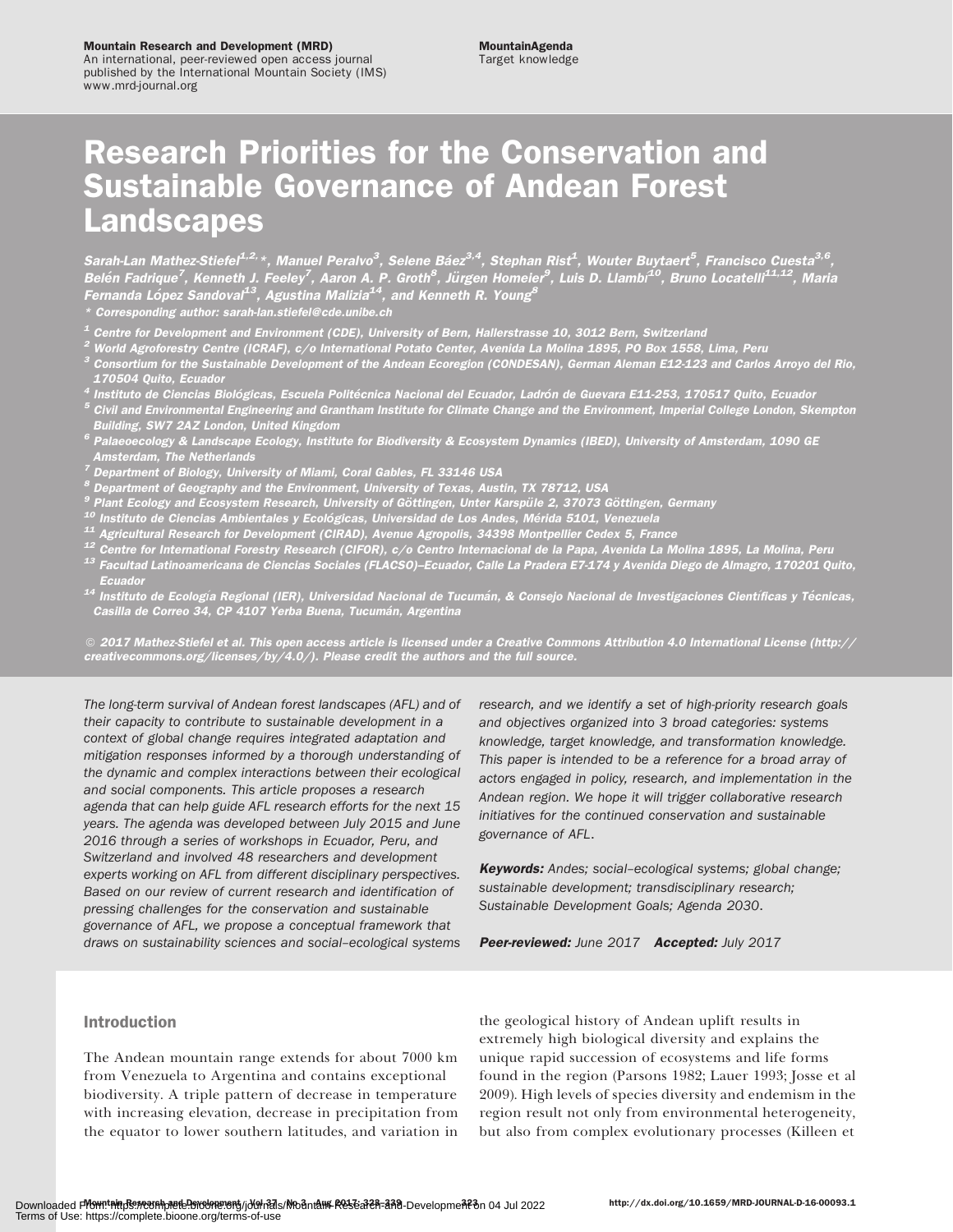al 2007). In consequence, the Andes support the highest species richness of vascular plants, birds, and amphibians of Earth's biodiversity hotspots, and the region ranks second in reptile diversity (Myers et al 2000; Meyer et al 2015).

In this paper, Andean forests are defined as montane forests located between 500 m above sea level and the tree line, including tropical and subtropical forests of the central and northern Andes, as well as the temperate and Mediterranean forests found in the southern Andes (Cuesta et al 2009; Table 1 provides a glossary of terms used in this paper). The region's high biological diversity is mirrored by historical and current patterns of human occupation that have generated complex mosaics of social and ecological systems. As a result of the interaction between these systems, Andean forest landscapes (AFL) are heterogeneous areas that present remnants of Andean forest ecosystems interspersed with land-cover categories of anthropogenic origin (Mathez-Stiefel et al 2017).

The unique biophysical and socioeconomic features of AFL qualify them as global priorities for conservation and sustainable management efforts and make target 15.4 of the United Nations (UN) Sustainable Development Goals (SDGs) specifically relevant to them: ''By 2030, ensure the conservation of mountain ecosystems, including their biodiversity, in order to enhance their capacity to provide benefits that are essential for sustainable development'' (United Nations General Assembly 2015: 25). About 60 million people depend directly or indirectly on the ecosystem services provided by AFL (eg provision of timber, food, medicine, and fuelwood; local climate and water regulation; global climate regulation through carbon fixation and storage; and protection against natural disasters) (Cincotta et al 2000). Andean metropolises such as Bogota, La Paz, Quito, and Santiago de Chile have grown exponentially during the last decades and depend on the integrity of their surrounding ecosystems, particularly forests (Parsons 1982). As such, AFL are crucial to achieving many of the SDGs for the Andean region, including poverty reduction, increased food security, improved human wellbeing, effective climate action, and conservation of terrestrial ecosystems.

Features characteristic of mountain areas create specific challenges for sustainable management and governance. Steep environmental gradients, complex patterns of rainfall influenced by topography, and high potential for soil erosion and landslides are elements of the risk context to which Andean communities have been responding for centuries (Stadel 2008). Currently, AFL may be more affected by climate change than their surrounding lowlands. Indeed, there is evidence that temperature and precipitation patterns are likely to rapidly shift in the Andean region in the 21st century (Urrutia and Vuille 2009; Vuille et al 2015), with observed effects on Andean forests (Feeley et al 2011; Herzog et al 2011). Climate change is already affecting Andean

production systems, requiring careful planning by local populations regarding use of their resource base in order to sustain key ecosystem services (Buytaert et al 2011; Postigo 2014).

AFL are currently changing at accelerated rates (Báez et al 2015; Duque et al 2015). They are exposed to and sensitive to a combination of impacts linked to (1) variations in key bioclimatic conditions for the functioning and persistence of biotic communities and (2) disturbances caused by changing land-use regimes (Bellard et al 2014). These anthropogenic disturbances are mainly linked to agricultural expansion, intensive and extensive cattle ranching, mining activities, and timber extraction (Sarmiento and Frolich 2002; Vargas 2008; Bebbington and Bury 2009; Bueno and Llambí 2015). The 5 tropical Andean countries (Bolivia, Colombia, Ecuador, Peru, and Venezuela) have lost at least  $50,000$  km<sup>2</sup> of their initial montane forest cover (Mulligan 2010), largely due to forest clearing and the resulting degradation (Young 2009; Garavito et al 2012). These changes not only affect the ecological integrity of Andean forests, they also reduce the flow of benefits that local and extralocal human populations receive from these ecosystems.

The long-term survival of AFL and of their capacity to contribute to sustainable development in a context of global change requires integrated adaptation and mitigation responses from stakeholders working at different levels (Locatelli et al 2015). These responses should be informed by a thorough understanding of the ecological and social components of AFL, their complex interactions, and their dynamics. To this end, we present here a research agenda that can help, for the next 15 years, to guide research that informs efforts to achieve the SDGs in the Andean region. Based on a review of the current state of research and the identification of pressing challenges for the conservation and sustainable governance of AFL, we propose a conceptual framework and a set of high-priority research goals and objectives. This paper is intended to be a reference for a broad array of actors engaged in policy, research, and implementation in the Andean region. We hope it will trigger collaborative research initiatives for the continued conservation and sustainable governance of AFL.

## Methodology

This research agenda was developed between July 2015 and June 2016 through a series of workshops that took place in Ecuador, Peru, and Switzerland and involved 48 researchers and development experts working on AFL. The process is detailed in Table 2, and a list of participants is provided in Table S1 (Supplemental material, <http://dx.doi.org/10.1659/MRD-JOURNAL-D-16-00093.S1>).

The first step was to develop a research approach and conceptual framework that could gather under a single umbrella the diverse disciplinary and interdisciplinary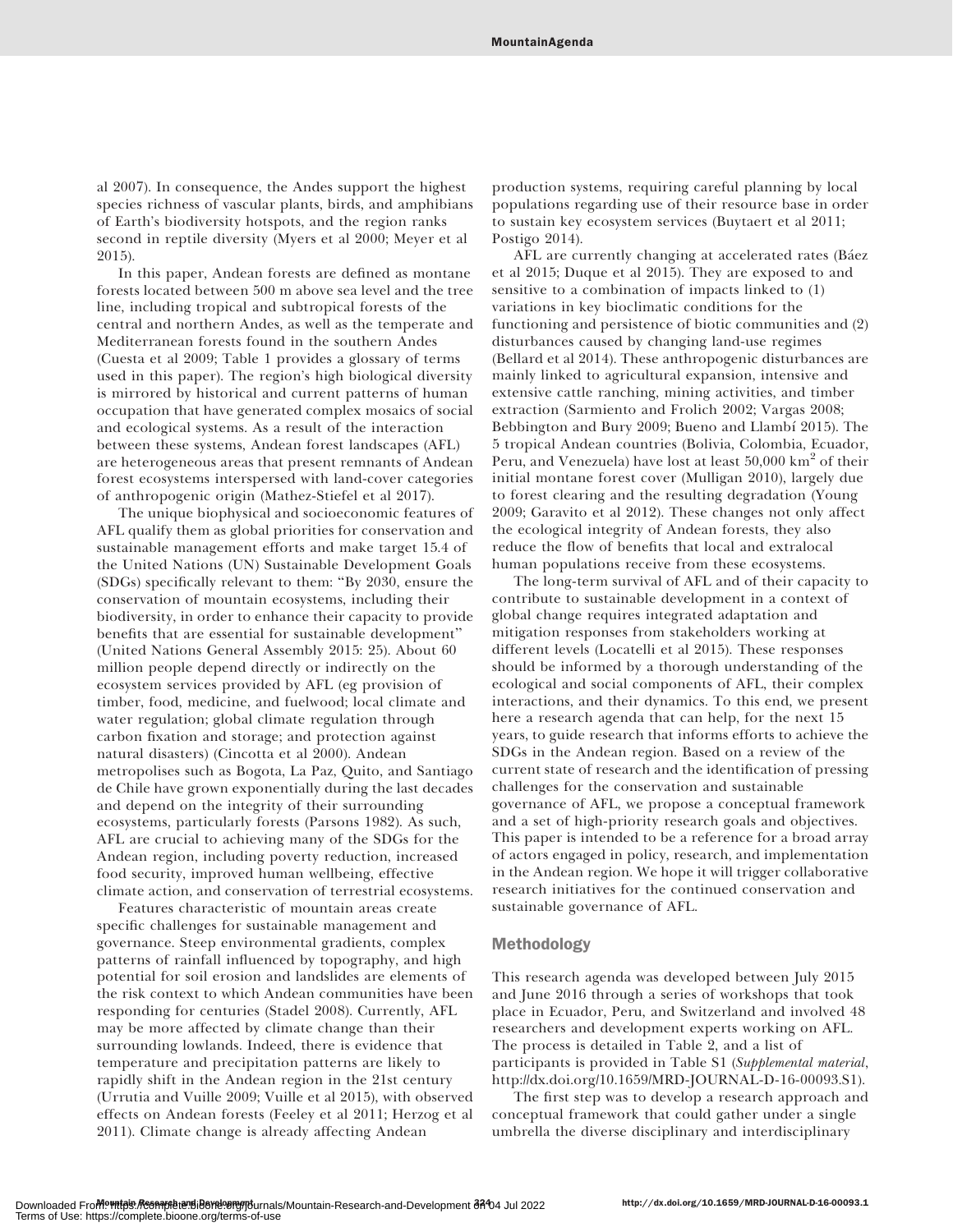TABLE 1 Definitions of key terms. (Table continued on next page.)

| <b>Term</b>                            | <b>Definition</b>                                                                                                                                                                                                                                                                                                                                                                                                                                      | <b>Reference(s)</b>                            |
|----------------------------------------|--------------------------------------------------------------------------------------------------------------------------------------------------------------------------------------------------------------------------------------------------------------------------------------------------------------------------------------------------------------------------------------------------------------------------------------------------------|------------------------------------------------|
| <b>Adaptation to climate</b><br>change | The process of adjustment to actual or expected climate change and its<br>effects.                                                                                                                                                                                                                                                                                                                                                                     | Mach et al (2014)                              |
| <b>Andean forests</b>                  | Montane forest ecosystems between 500 m above sea level and the tree line<br>in the Andean mountain range. These include the tropical and subtropical<br>forests of the central and northern Andes as well as the temperate and<br>Mediterranean forests in the southern Andes.                                                                                                                                                                        | Cuesta et al (2009)                            |
| <b>Andean forest</b><br>landscapes     | Mosaics of Andean forest remnants interspersed with anthropogenic land<br>covers. These mosaics result from interactions among environmental,<br>socioeconomic, and political dynamics at different scales.                                                                                                                                                                                                                                            | Mathez-Stiefel et al<br>(2017)                 |
| <b>Ecosystem services</b>              | The benefits provided by ecosystems. These include provisioning services,<br>such as food, water, timber, fiber, and genetic resources; regulating<br>services, such as the regulation of climate, floods, disease, and water<br>quality, as well as waste treatment; cultural services, such as recreation,<br>aesthetic enjoyment, and spiritual fulfillment; and supporting services, such<br>as soil formation, pollination, and nutrient cycling. | Millennium Ecosystem<br>Assessment (2005)      |
| <b>Ecotone</b>                         | Transition zone between adjacent ecosystems.                                                                                                                                                                                                                                                                                                                                                                                                           | McArthur and<br>Sanderson (1999)               |
| <b>Environmental</b><br>governance     | A series of regulatory processes, mechanisms, and organizations through<br>which state actors, businesses, civil society organizations, and communities<br>influence environmental actions and responses.                                                                                                                                                                                                                                              | Lemos and Agrawal<br>(2006)                    |
| <b>Environmental justice</b>           | A phenomenon with 3 dimensions: (1) equitable distribution of environmental<br>risks and benefits among the places and people involved, (2) recognition of<br>the diversity of participants and experiences in affected communities, and<br>(3) the participation of all social groups in the political process of<br>environmental policymaking and decision-making.                                                                                  | Schlosberg (2004)                              |
| <b>Forest dynamics</b>                 | Changes in forest structure (tree density, size, strata) and composition<br>(species identities) through time.                                                                                                                                                                                                                                                                                                                                         | Connell and Slatyer<br>(1977)                  |
| <b>Global environmental</b><br>change  | The anthropogenic impacts (social, demographic, economic, and other) on<br>terrestrial ecosystems, oceans, and the atmosphere, and the interactions<br>and feedbacks between the Earth system and human systems.                                                                                                                                                                                                                                       | Steffen et al (2006)                           |
| <b>Interdisciplinary</b><br>research   | Research that applies concepts and methods of different disciplines to the<br>study of complex systems and problems.                                                                                                                                                                                                                                                                                                                                   | Hirsch Hadorn et al<br>(2006)                  |
| <b>Landscape restoration</b>           | A planned process to restore ecological integrity and enhance human<br>wellbeing in a deforested or degraded landscape.                                                                                                                                                                                                                                                                                                                                | Stanturf et al (2015)                          |
| <b>Livelihood</b>                      | Assets (natural, physical, human, financial, and social), activities, and the<br>access to these (mediated by institutions and social relations) that together<br>determine the livelihood gained by an individual or household.                                                                                                                                                                                                                       | Ellis (2000)                                   |
| <b>Mitigation of climate</b><br>change | A human intervention to reduce the sources or enhance the sinks of<br>greenhouse gases.                                                                                                                                                                                                                                                                                                                                                                | Mach et al (2014)                              |
| <b>Resilience</b>                      | The capacity of social, economic, and environmental systems to cope with a<br>hazardous event or trend or disturbance, responding or reorganizing in ways<br>that maintain their essential function, identity, and structure, while also<br>maintaining the capacity for adaptation, learning, and transformation.                                                                                                                                     | Mach et al (2014)                              |
| Social-ecological<br>systems           | Complex and adaptive linked systems of humans (and their social<br>organizations) and the biophysical environment, and their interactions at<br>different spatial, temporal, and organizational scales.                                                                                                                                                                                                                                                | Berkes and Folke<br>(1998)<br>Liu et al (2007) |
| <b>Stakeholder</b><br>participation    | A process in which individuals, groups, and organizations choose to take an<br>active role in making decisions that affect them.                                                                                                                                                                                                                                                                                                                       | Reed (2008)                                    |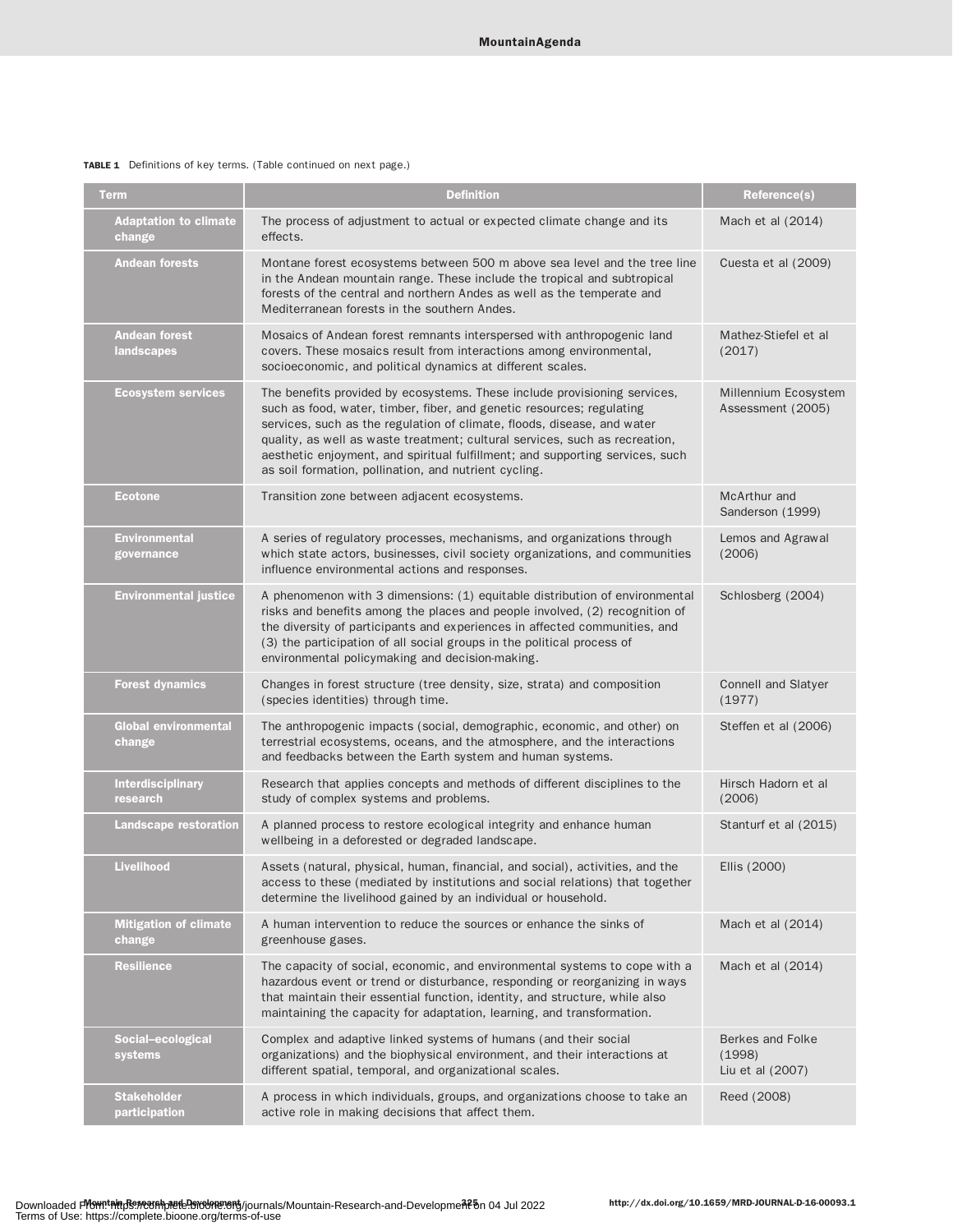|  | <b>TABLE 1</b> Continued. (First part of Table 1 on previous page.) |  |  |  |  |  |  |  |  |  |
|--|---------------------------------------------------------------------|--|--|--|--|--|--|--|--|--|
|--|---------------------------------------------------------------------|--|--|--|--|--|--|--|--|--|

| Term                                        | <b>Definition</b>                                                                                                                                                                                                                                                    | Reference(s)                                           |
|---------------------------------------------|----------------------------------------------------------------------------------------------------------------------------------------------------------------------------------------------------------------------------------------------------------------------|--------------------------------------------------------|
| <b>Sustainability science</b>               | Science that seeks to be responsive to the needs and values of society while<br>preserving the life-support systems of Earth.                                                                                                                                        | Jerneck et al (2011)                                   |
| <b>Sustainable</b><br>development           | Development that meets the needs of the present without compromising the<br>ability of future generations to meet their own needs.                                                                                                                                   | <b>WCED (1987)</b>                                     |
| <b>Traditional ecological</b><br>knowledge  | A cumulative body of knowledge, practice, and belief, evolving by adaptive<br>processes and handed down through generations by cultural transmission,<br>about the relationships of living beings (including humans) with one another<br>and with their environment. | Berkes et al (2000)                                    |
| <b>Transdisciplinary</b><br><b>research</b> | Research that helps provide the knowledge needed for societal problem-<br>solving regarding complex societal concerns. This includes debate and<br>cooperation within the scientific community and between researchers and<br>the larger society.                    | Hirsch Hadorn et al<br>(2006)<br>Wiesmann et al (2008) |
| <b>Tree line</b>                            | Line that connects the highest patches of forest on a slope; transition<br>between high-elevation grasslands and the underlying cloud forest.                                                                                                                        | Körner (1998)                                          |

research needed to understand the complexity and dynamics of AFL and to shape strategies for its sustainable management. The resulting framework was elaborated based on scholarly work in sustainability sciences and social–ecological systems.

The second step was to gather insights from experts in academia and the nonprofit sector on current AFL knowledge gaps, challenges, and research priorities. This

was done during 3 workshops conducted in Quito, Ecuador (29–31 July 2015), Lima, Peru (14 October 2015), and Bern, Switzerland (10 February 2016). The participants represented a wide array of disciplinary expertise (agronomy, botany, ethnobiology, forestry, geography, hydrology, plant ecology, political ecology, and sociology) and experience in diverse geographic contexts of the Andean region (Argentina, Bolivia,

TABLE 2 Methods used to develop the research agenda.<sup>a)</sup>

| <b>Step</b>                                                             | <b>Objective</b>                                        | <b>Methods</b>                                                                                                                                                                                                                                     | <b>Results</b>                                                                                                   |  |
|-------------------------------------------------------------------------|---------------------------------------------------------|----------------------------------------------------------------------------------------------------------------------------------------------------------------------------------------------------------------------------------------------------|------------------------------------------------------------------------------------------------------------------|--|
| $\mathbf{1}$                                                            | Develop a conceptual and<br>analytical framework        | Review of existing frameworks from sustainability<br>sciences and social-ecological systems research                                                                                                                                               | Draft conceptual framework<br>Analytical framework (Figure 2)                                                    |  |
| $\overline{2}$<br><b>Identify and prioritize</b><br>research challenges |                                                         | Expert workshop 1 (Quito):<br>Group and plenary discussions on (a) impacts of<br>climate change on biodiversity and ecosystem<br>functions, and (b) options and challenges for the<br>restoration of Andean forests                                | Preliminary list of research priorities                                                                          |  |
|                                                                         |                                                         | Expert workshop 2 (Lima):<br>Group and plenary discussions on (a) the draft<br>conceptual framework, (b) current challenges for<br>the conservation and sustainable governance of<br>AFL, and (c) research needs to respond to these<br>challenges | Revised conceptual framework<br>List of current challenges<br>List of research priorities                        |  |
|                                                                         |                                                         | Expert workshop 3 (Bern):<br>Based on results from workshop 2, group and<br>plenary discussions on (a) the draft conceptual<br>framework and (b) research priorities                                                                               | Final conceptual framework (Figure 1)<br>Revised list of research priorities                                     |  |
| з                                                                       | <b>Synthesize findings and</b><br>review the literature | Integration of results from steps 1 and 2 into<br>main research goals and objectives, supported by<br>examples of existing work from the literature                                                                                                | List of research goals and objectives in<br>systems knowledge, target knowledge,<br>and transformation knowledge |  |
|                                                                         |                                                         | Consultation with experts for the revision of the<br>final research agenda                                                                                                                                                                         | Final research agenda (summarized in<br>Table 3)                                                                 |  |

a) Participants in this process are listed in Supplemental material, Table S1; ([http://dx.doi.org/10.1659/MRD-JOURNAL-D-16-00093.S1\)](http://dx.doi.org/10.1659/MRD-JOURNAL-D-16-00093.S1).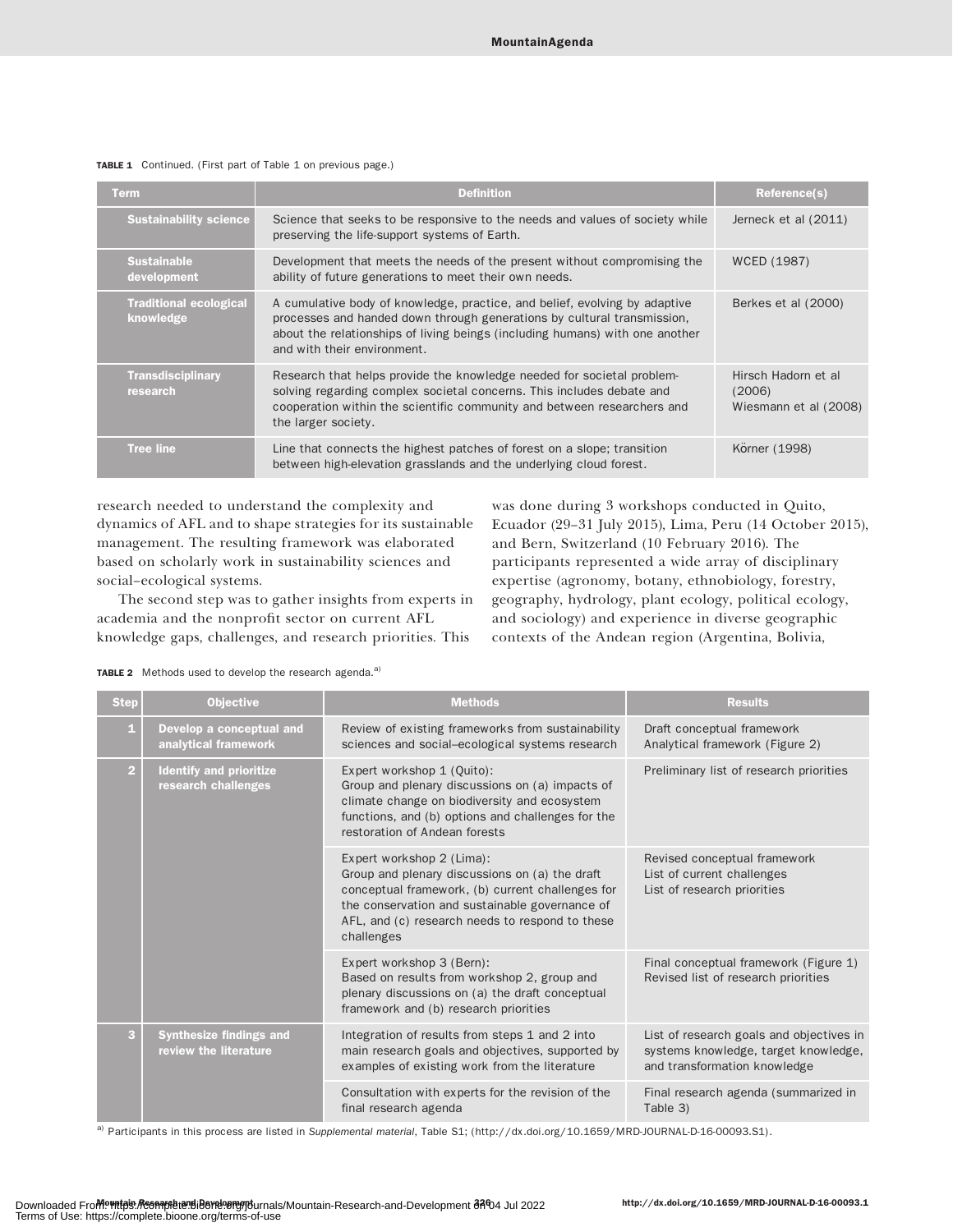FIGURE 1 Knowledge for sustainable development in mountains. The arrows indicate that the forms of knowledge are not absolute types, as they feed into each other. (Source: reproduced from Mathez-Stiefel, Wymann von Dach, et al 2016)



Colombia, Ecuador, Peru, Venezuela). The goal of these 3 events was to identify and prioritize research challenges and gaps that are relevant for the sustainable management of AFL. The conceptual framework developed in the first step was used to frame and orient the discussions.

In the Quito workshop, participants discussed research needs in 2 main areas: (1) the most relevant impacts of climate change on biodiversity and ecosystem function, and (2) opportunities and challenges for the effective restoration of Andean forests. In Lima, interdisciplinary working groups were asked to (1) discuss and revise the proposed conceptual framework, (2) list and prioritize the main challenges for the conservation and sustainable management of AFL, in a context of climate change, and (3) identify research objectives that would make it possible to address the main research gaps for each of the prioritized challenges. The results from the Lima workshop were discussed and further elaborated at the Bern workshop using a similar approach.

The third step consisted of synthesizing and integrating the results of the 3 workshops into research goals and objectives, according to the form of transdisciplinary knowledge to which they correspond, as described by Hirsch Hadorn et al (2006) and adapted to the mountain context by Mathez-Stiefel, Wymann von Dach, et al (2016) (Figure 1). Three categories of knowledge were considered:

- 1. Systems knowledge: understanding and describing how social–ecological systems work;
- 2. Target knowledge: defining with local stakeholders a common vision for sustainable governance;

3. Transformation knowledge: encapsulating the knowledge needed to shape the transition from current to envisioned practices.

The experts who participated in the workshops were invited to provide additional feedback on this synthesis based on the current state of research. Based on this feedback, the final research agenda was produced. This agenda is presented below.

## A research agenda for AFL

## Conceptual framework

The production of new scientific knowledge in the search for solutions to the complex sustainability challenges faced by AFL requires innovative approaches that bridge disciplinary boundaries in the attempt to unravel the complexity and dynamics of AFL. It also requires the coproduction of knowledge by researchers, policymakers, and practitioners (Cornell et al 2013), as well as a nuanced understanding of the institutional arrangements and roles of stakeholders engaged in the mobilization of knowledge, from the collection of primary data to the analysis and application of complex information in policymaking (Grainger and Obersteiner 2011). Sustainability sciences can provide a conceptual framework that enables collaboration between the social and natural sciences, thus establishing a dialogue between the resulting integrative science and societal stakeholders involved in AFL governance through inter- and transdisciplinary research (Wiesmann et al 2008).

Sustainability sciences can be used to design a generic research platform based on a matrix with 3 dimensions: (1) core themes or stages (scientific understanding,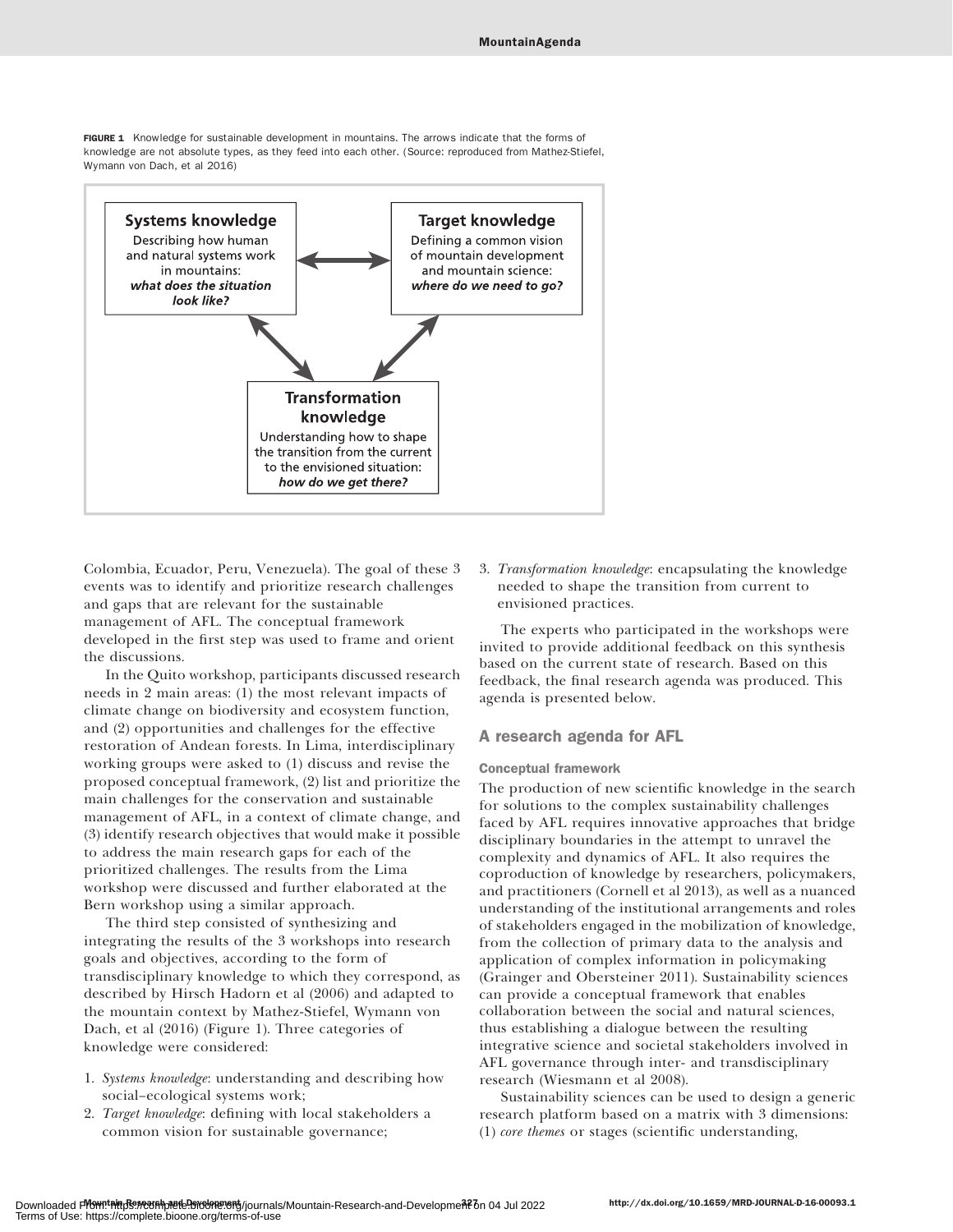

FIGURE 2 Conceptualization of AFL as a social–ecological system. (Source: adapted from McGinnis and Ostrom 2014)

sustainability goals, sustainability pathways); (2) crosscutting approaches (problem-solving or critical research); and (3) any combination of sustainability challenges (eg climate change, deforestation, land degradation, and water scarcity) (Jerneck et al 2011). The core themes also correspond to the 3 knowledge categories that structure this research agenda: systems, target, and transformation knowledge (Hirsch Hadorn et al 2006; Figure 1). Sustainability sciences aim to meet society's needs while conserving Earth's life-support systems (Jerneck et al 2011). Such an approach implies that AFL should be conceptualized as social–ecological systems, with properties arising from exchanges between subsystems and between the system as a whole and its environment (Halliday and Glaser 2011).

An adaptation of the social–ecological framework developed by McGinnis and Ostrom (2014) is proposed to structure sustainability-oriented research in AFL. This framework makes it possible to explore the complex links between people and resources at the system and

individual levels, as well as the outcomes of decisions about resource use (Figure 2). While ecological research focuses on the processes and status of ecosystems and their interactions, social-science research focuses on the processes and institutional arrangements used to manage natural resources. Features of interest to both types of researchers are the different ''action situations'' (ways in which multiple actors transform resources; see McGinnis and Ostrom 2014) that arise in different livelihood systems. The interactions between participants in an action situation help to determine an array of social, economic, and environmental outcomes, including the resilience of the whole resource regime. These outcomes are valued differently by different actors, who ''seek to achieve goals for themselves and for the communities [with] which they identify, but do so within the context of ubiquitous social dilemmas and biophysical constraints, as well as cognitive limitations and cultural predispositions'' (McGinnis and Ostrom 2014: 2).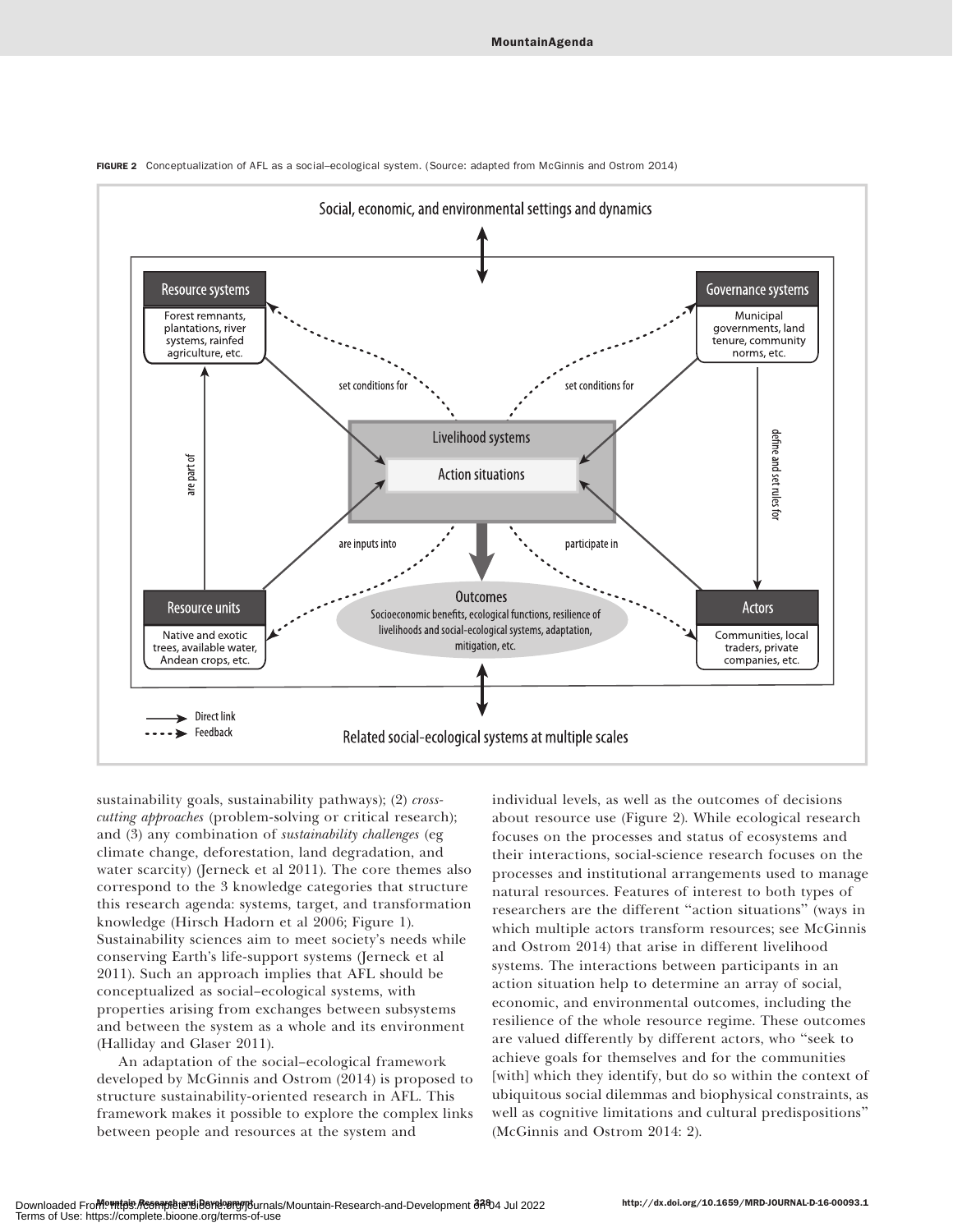The framework provides a way to study the feedbacks that occur from these interactions and outcomes, as well as the possible effects of exogenous influences (from related ecological systems or socioeconomic and political settings) acting on the system. For example, the effects of economic globalization, or the rules imposed by actors from outside the AFL (such as national governments) may have important impacts on AFL, their subsystems, or the interactions between them (Lambin et al 2003; Boillat et al 2017). The social–ecological systems of AFL should also be analyzed at different scales, depending on where decisions regarding the resources are made or where elements of the system interact (Scholes et al 2013).

Based on this framework, the following sections present the goals and objectives proposed for future research in AFL, citing recent studies where relevant to specific research themes. These research priorities are summarized in Table 3, along with the specific SDG targets to which they can contribute directly or indirectly.

#### Priorities in systems knowledge

**1** Understand the impacts of global socio-environmental change on the composition, structure, and functions of AFL: Our knowledge of the dynamics of the resource systems related to AFL—in particular, the biological diversity, ecophysiology, species interactions, and drivers of change in Andean forest ecosystems—needs to be improved. Entire groups of organisms (eg birds and mammals) and ecological interactions under pressure due to global environmental change remain virtually unexplored in the Andes (Báez et al 2016). Despite recent progress, knowledge remains fragmented and needs to be better synthesized. A systematic review of the impacts of socioenvironmental change on Andean forest ecosystem processes is needed, including an analysis of patterns, both at well-studied sites and in poorly investigated forest ecosystems. For example, elevational migration of Andean plant species associated with rising temperatures has been documented in some areas (Feeley et al 2011; Duque et al 2015); however, its consequences for forest dynamics and ecosystem functioning (Báez et al 2015) and plant interactions are poorly understood (Alexander et al 2015).

Critical research areas include ecotones (eg the upper forest limit or tree line), interspecific interactions (eg competition, facilitation, pollination, and plant–microbial interactions), ecosystem recovery after human alterations or changes in disturbance types and cycles (eg drought, replacement of forests by African pastures, and fires), and responses to changes in biogeochemical processes (eg nitrogen and phosphorus cycling). Particular emphasis should be given to the study of resource systems that require additional attention due to their uniqueness, restricted distribution, or conservation status, including dry forests (Linares-Palomino et al 2011; Banda et al 2016). A key methodological consideration relates to elevational and latitudinal gradients of precipitation, fog

presence, and horizontal precipitation (Killeen et al 2007; Urrutia and Vuille 2009; Huasco et al 2014). At smaller spatial scales, environmental moisture also varies greatly, from humid to xeric conditions (Killeen et al 2007; Kessler et al 2011). For example, recent research at the upper forest line has shown that shrubs can facilitate the establishment of forest trees both in natural areas above the tree line and in disturbed areas such as agricultural fields, highlighting the potential of nurse-plant interactions for promoting ecological restoration in degraded areas (Bueno and Llambí 2015).

In this category, the following research objectives should be prioritized:

- 1.1. Understand general patterns of tree diversity along elevational and latitudinal gradients, forest structure, forest dynamics, carbon stocks, and rates of carbon fixation, in key sites along the tropical and subtropical Andes (Homeier et al 2010; Asner et al 2014; Huasco et al 2014; Werner and Homeier 2015). This includes the mapping of the historical and current extent of Andean forest ecosystems and the distributions of key species (Josse et al 2009; Tovar et al 2013).
- 1.2. Understand how biotic interactions such as facilitation, pollination, and grazing affect biological diversity, structure, and ecosystem functioning in Andean forests along environmental (Malhi et al 2010; Llambí et al 2013) and land-use (eg grazing intensity) (Becker et al 2007; Malizia et al 2013) gradients.
- 1.3. Understand how abiotic factors such as water and nutrient availability, incident radiation, and their interactions with topography and geomorphology affect eco-physiological, community, and ecosystem responses in Andean forests at local and landscape scales (Bader et al 2007; Schwarzkopf et al 2011; Homeier et al 2012; Cárate-Tandalla et al 2015; Homeier et al 2017).
- 1.4. Improve our knowledge of historical forest responses to climate fluctuations through paleoecological, paleopalynological, and dendroclimatological studies (Bush et al 2007; Gosling et al 2009).
- 1.5. Understand changes in the diversity of mountain forest species and carbon-cycle dynamics after disturbance events due to human activities and landuse gradients (Werner et al 2005; Báez et al 2010), ongoing global environmental change (Homeier et al 2012), and new disturbance regimes such as fire and drought (Nadkarni and Solano 2002). This should include the examination of barriers and processes driving the successional dynamics of Andean forest regeneration after disturbance (eg Aide et al 2010; Homeier et al 2013; Bueno and Llambí 2015).
- 1.6. Characterize the relationship between the structure and functioning of Andean forest ecosystems and their contribution to hydrological (Ataroff and Rada 2000; Bruijnzeel et al 2010; Balthazar et al 2015) and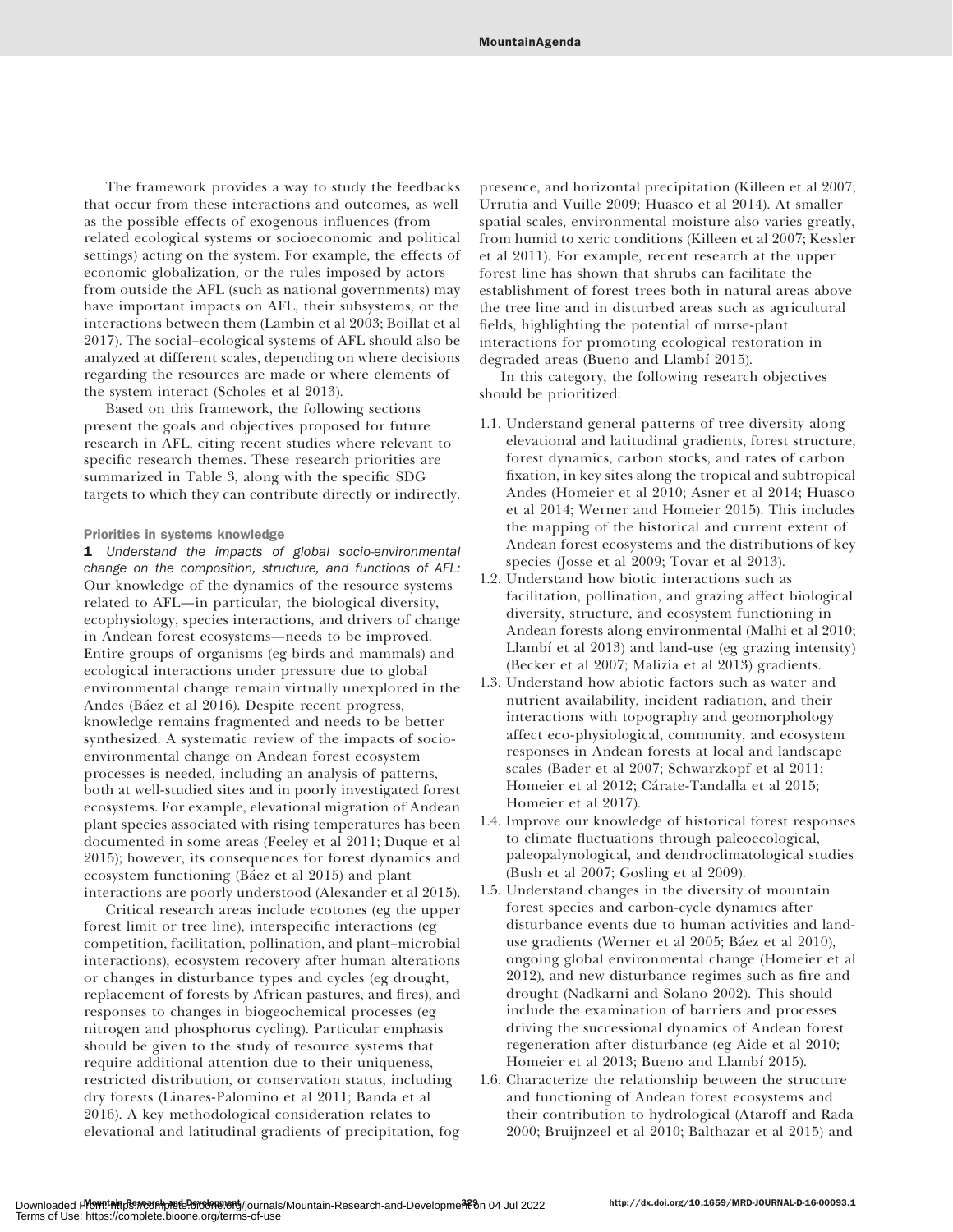TABLE 3 Research priorities and the corresponding SDG targets. (Table continued on next page.)

| <b>Research priority</b> |                                                                                                             | SDG targets <sup>a)</sup>                                       |  |  |  |  |
|--------------------------|-------------------------------------------------------------------------------------------------------------|-----------------------------------------------------------------|--|--|--|--|
|                          | <b>Systems knowledge</b>                                                                                    |                                                                 |  |  |  |  |
| 1.                       | Impacts of global socio-environmental change on AFL                                                         |                                                                 |  |  |  |  |
| 1.1                      | Patterns of tree diversity, forest structure and dynamics, and carbon<br>stocks                             | 6.6, 15.1, 15.2, 15.4, 15.5                                     |  |  |  |  |
| 1.2                      | Effects of biotic interactions on the biodiversity, structure, and<br>functioning of forests                | 6.6, 15.1, 15.2, 15.4, 15.5, 15.8                               |  |  |  |  |
| 1.3                      | Effects of abiotic factors on responses of forest ecosystems to global<br>change                            | 6.6, 15.1, 15.2, 15.4, 15.5                                     |  |  |  |  |
| 1.4                      | Historical responses of forest ecosystems to climate fluctuations                                           | 6.6, 15.1, 15.2, 15.4, 15.5                                     |  |  |  |  |
| 1.5                      | Successional dynamics of forest regeneration after natural and<br>anthropogenic disturbances                | 6.6, 15.1, 15.2, 15.3, 15.4, 15.5                               |  |  |  |  |
| 1.6                      | Contribution of structure and functioning of forests to ecosystem<br>services                               | 6.6, 15.1, 15.2, 15.4, 15.5                                     |  |  |  |  |
| 2.                       | Interactions between complex social and environmental dynamics                                              |                                                                 |  |  |  |  |
| 2.1                      | Implications of socioeconomic changes for patterns of resource access<br>and use                            | 1.4, 2.3, 2.5, 6.6, 12.2, 15.1, 15.2, 15.4,<br>15.5, 15.6       |  |  |  |  |
| 2.2                      | Drivers of different trajectories of tree cover change                                                      | 6.6, 15.1, 15.2, 15.4, 15.5                                     |  |  |  |  |
| 2.3                      | Past and present landscape dynamics: land-cover and land-use change,<br>use regimes, and population growth  | 6.6, 15.1, 15.2, 15.3, 15.4, 15.5                               |  |  |  |  |
| 2.4                      | Influence of climate variables on the vulnerability of livelihoods and<br>ecosystem services                | 1.5, 2.4, 6.5, 13.1, 15.1                                       |  |  |  |  |
| 2.5                      | Governance processes that frame the patterns of use and management<br>of forests and other resources        | 2.3, 2.5, 6.5, 6.6, 12.2, 15.1, 15.2, 15.4,<br>15.5, 15.6, 15.7 |  |  |  |  |
| 2.6                      | Non-timber forest product availability in different social-<br>ecological contexts                          | 1.4, 15.1, 15.2, 15.4, 15.5                                     |  |  |  |  |
| 3.                       | Impacts of governance and management practices on livelihoods and ecosystem services                        |                                                                 |  |  |  |  |
| 3.1                      | Contributions of landscape management to the strengthening of local<br>livelihoods                          | 1.2, 2.1, 2.3, 2.A, 6.5, 8.3, 8.9, 12.2                         |  |  |  |  |
| 3.2                      | Factors that ensure that local livelihoods benefit from sustainable<br>landscape management                 | 1.2, 1.4, 2.3, 6.B, 8.3, 8.9                                    |  |  |  |  |
| 3.3                      | Synergies and trade-offs among competing management goals and<br>their impacts on ecosystem services        | 2.5, 6.5, 6.6, 12.2, 15.1, 15.2, 15.4, 15.5                     |  |  |  |  |
| 3.4                      | Effects of alternative management regimes on people's resilience to<br>climate change and natural disasters | 1.5, 2.4, 12.2, 13.1                                            |  |  |  |  |
| <b>Target knowledge</b>  |                                                                                                             |                                                                 |  |  |  |  |
| 4.                       | <b>Sustainability goals for AFL management</b>                                                              |                                                                 |  |  |  |  |
| 4.1                      | Perceptions, cultural values, identities, and knowledge of different<br>actor categories                    | 1.4, 2.5, 6.B, 10.2, 15.6                                       |  |  |  |  |
| 4.2                      | Environmental justice and equity in the definition of sustainability goals                                  | 1.4, 1.B, 2.5, 5.5, 6.B, 10.2, 15.6, 15.9                       |  |  |  |  |
| 4.3                      | Inclusive methods and research frameworks to generate actionable<br>knowledge                               | 1.5, 2.5, 5.5, 6.B, 10.2, 15.6                                  |  |  |  |  |
| 4.4                      | Multistakeholder definition of restoration concepts and options                                             | 6.6, 10.2, 15.1, 15.2, 15.3, 15.4, 15.5, 15.9                   |  |  |  |  |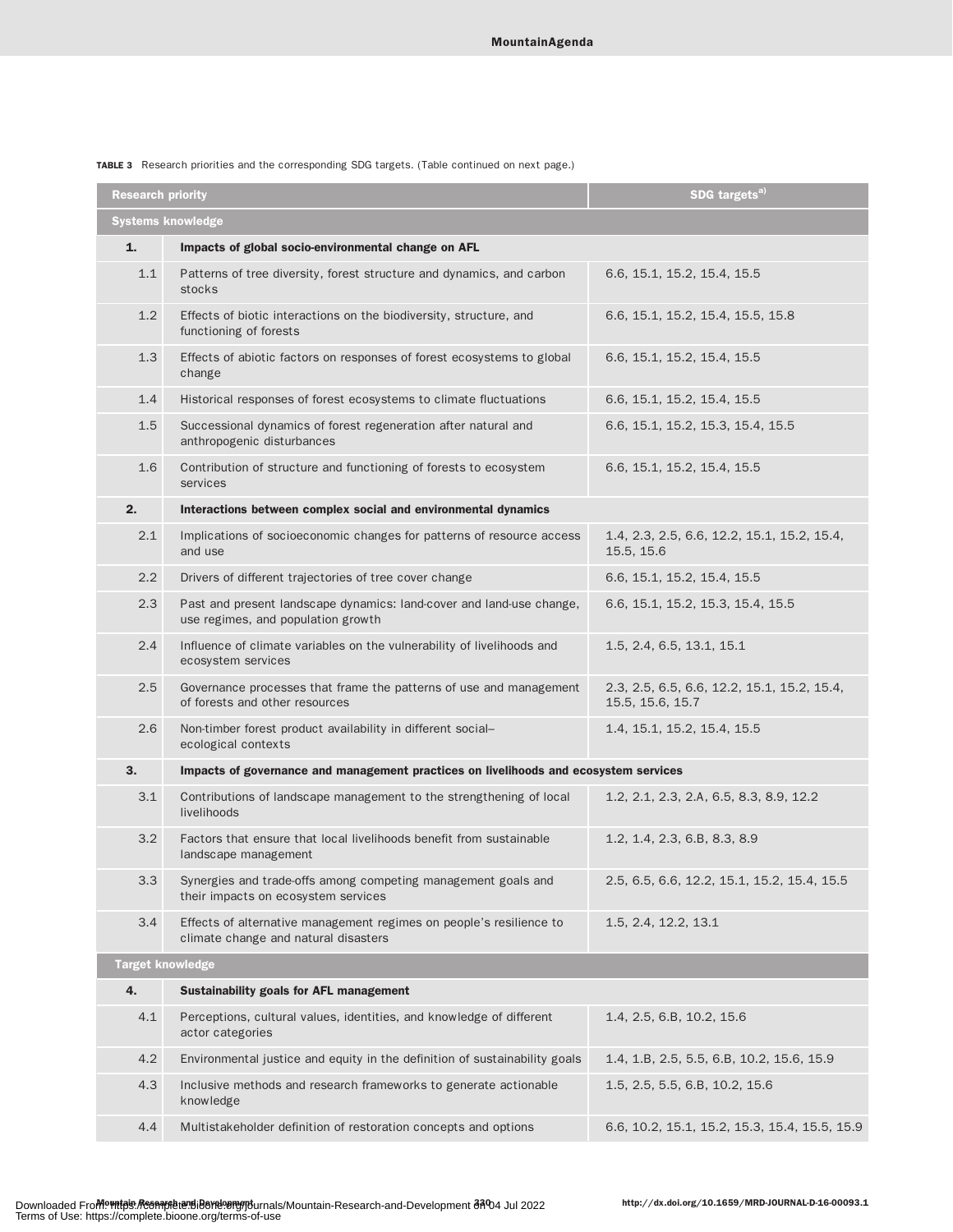## TABLE 3 Continued. (First part of Table 3 on previous page.)

| <b>Research priority</b>        |                                                                                                                  | SDG targets <sup>a)</sup>                                                                  |  |  |  |  |
|---------------------------------|------------------------------------------------------------------------------------------------------------------|--------------------------------------------------------------------------------------------|--|--|--|--|
| <b>Transformation knowledge</b> |                                                                                                                  |                                                                                            |  |  |  |  |
| 5.                              | Robust and place-based governance models                                                                         |                                                                                            |  |  |  |  |
| 5.1                             | Elements of the promotion of locally adapted, inclusive, and equitable<br>governance models                      | 1.4, 2.5, 5.5, 5.A, 6.5, 6.6, 6.B, 10.2, 12.2,<br>15.1, 15.2, 15.4, 15.5, 15.6, 15.7, 15.9 |  |  |  |  |
| 5.2                             | Inclusive design of compensation schemes for the goods and services<br>provided by forest ecosystems             | 1.4, 2.5, 6.5, 6.6, 6.B, 10.2, 12.2, 13.2,<br>15.1, 15.2, 15.4, 15.5, 15.6                 |  |  |  |  |
| 5.3                             | Incentives for maintenance of ecosystem services and the economic<br>development of landscapes                   | 1.2, 2.5, 6.5, 6.6, 8.3, 8.9, 12.2, 13.2, 15.1,<br>15.2, 15.4, 15.5                        |  |  |  |  |
| 5.4                             | Local knowledge and legal instruments to support institutional change<br>for increased sustainability            | 1.4, 2.5, 6.6, 12.2, 13.2, 15.1, 15.2, 15.4,<br>15.5, 15.6, 15.7, 15.9                     |  |  |  |  |
| 5.5                             | Barriers to the participation of marginalized actors in bodies of<br>environmental governance                    | 1.4, 2.5, 5.5, 5.A, 6.B, 10.2, 15.6                                                        |  |  |  |  |
| 6.                              | Sustainable governance across scales                                                                             |                                                                                            |  |  |  |  |
| 6.1                             | Up- and out-scaling approaches for successful management practices<br>from local to national and regional levels | 1.B, 6.5, 6.6, 12.2, 13.2, 15.1, 15.2, 15.3,<br>15.4, 15.5, 15.9                           |  |  |  |  |
| 6.2                             | Social learning processes that integrate the knowledge of different<br>actors at multiple scales                 | 2.5, 6.5, 6.6, 6.b, 10.2, 12.2, 13.2, 15.1,<br>15.2, 15.4, 15.5, 15.6, 15.9                |  |  |  |  |
| 6.3                             | Mechanisms for implementing national and regional policies in diverse<br>local contexts                          | 1.B, 2.5, 6.5, 6.6, 8.3, 8.9, 12.2, 13.2, 15.1,<br>15.2, 15.4, 15.5, 15.6, 15.7, 15.9      |  |  |  |  |
| 6.4                             | Diffusion of synthesis information on AFL to inform decision-making                                              | 6.5, 6.6, 12.2, 13.2, 15.1, 15.2, 15.3, 15.4,<br>15.5, 15.9                                |  |  |  |  |
| 7.                              | <b>Landscape restoration practices</b>                                                                           |                                                                                            |  |  |  |  |
| 7.1                             | Critical review of existing restoration initiatives: potentials,<br>bottlenecks, and enabling conditions         | 1.5, 6.6, 15.1, 15.2, 15.3, 15.4, 15.5                                                     |  |  |  |  |
| 7.2                             | Comparison of forest self-regeneration with active restoration<br>approaches                                     | 6.6, 15.1, 15.2, 15.3, 15.4, 15.5                                                          |  |  |  |  |
| 7.3                             | Impacts of different restoration practices on livelihoods and ecosystem<br>services                              | 1.2, 6.5, 6.6, 15.1, 15.2, 15.3, 15.4, 15.5                                                |  |  |  |  |
| 7.4                             | Definition of common criteria for the assessment of restoration<br>practices                                     | 6.6, 10.2, 15.1, 15.2, 15.3, 15.4, 15.5                                                    |  |  |  |  |
| 7.5                             | Validation of locally adapted restoration technologies                                                           | 6.6, 15.1, 15.2, 15.3, 15.4, 15.5                                                          |  |  |  |  |
| 7.6                             | Tools for the restoration of connectivity between Andean forest<br>remnant patches and the Amazon Basin          | 6.5, 6.6, 15.1, 15.2, 15.3, 15.4, 15.5                                                     |  |  |  |  |

a) The full list of SDGs and targets can be found in the 2030 Agenda (United Nations 2015).

other key ecosystem services, such as pollination and protection against natural hazards (eg through increased soil stability on steep slopes).

2 Characterize linkages and interactions between complex social and environmental dynamics in AFL: AFL composition and dynamism are being altered as a result of a combination of global, regional, and local changes in climatic and socioeconomic drivers (Young 2009). As a result, a key dimension of this research goal relates to the importance of historic, current, and likely future drivers of change as they promote social and ecological changes.

Robust information is needed related to spatial and temporal patterns of land-use and land-cover change. This requires monitoring of forests and forest use, historical analyses, and development of predictive capabilities (Ponce-Reyes et al 2013; Ortega-Andrade et al 2015). Special attention should be paid to the socioeconomic and political context, as economic, demographic, political, technological, and market-related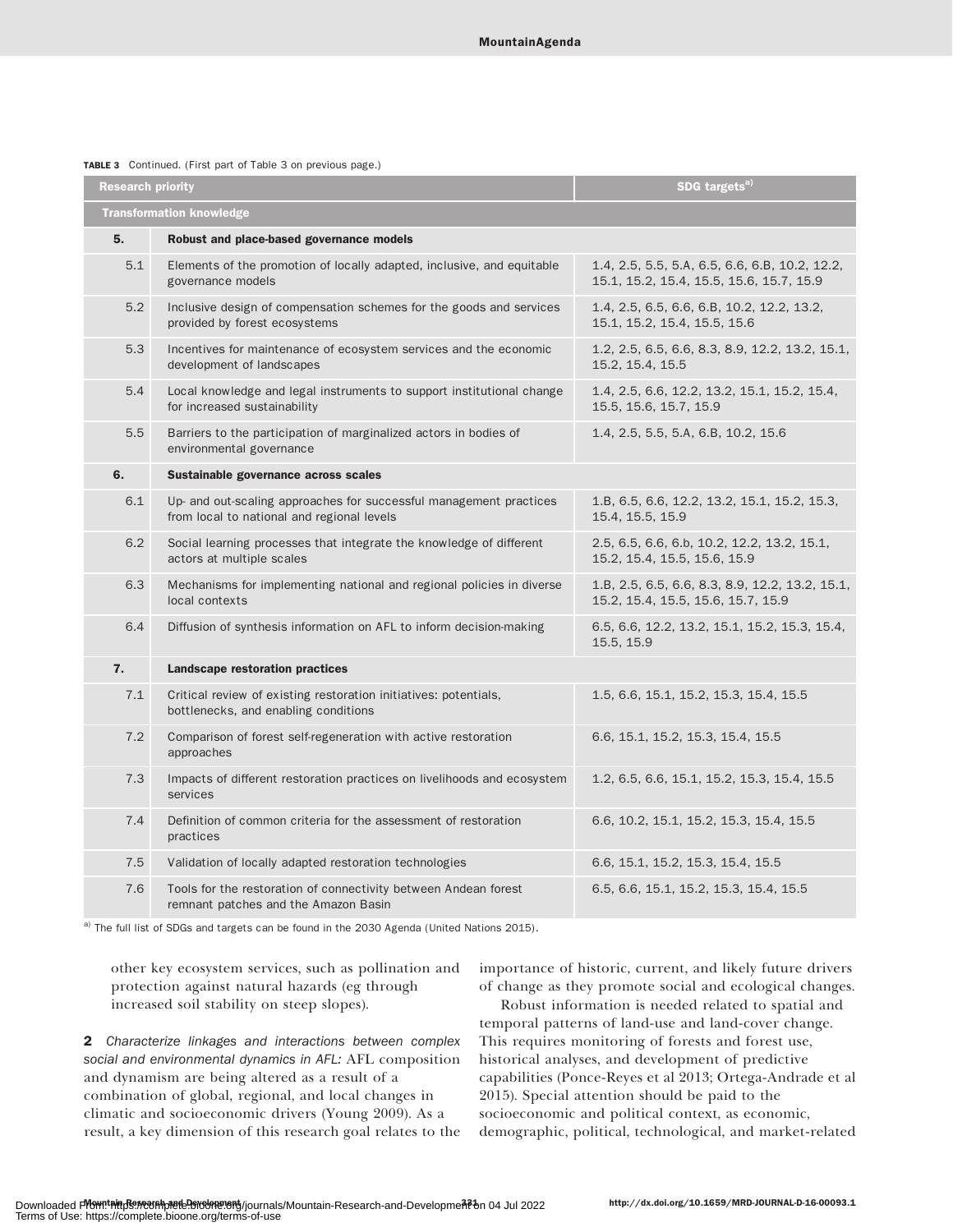dynamics are not yet systematically understood. For example, disentangling the relative effects of social, institutional, and economic drivers of deforestation and forest degradation is important to develop sound policies at local to national scales. The effects of land tenure and other factors that influence patterns of access to and use of land resources have been studied for lowland tropical forests (eg Holland et al 2017), but less is known about AFL. While research on AFL actors has progressed somewhat, research on specific governance features—such as formal property rights; tenure structures; informal use rights and related social network structures; public, private, and common-pool resource management organizations and their interactions; and structures of and rationales for incentives and sanctions—remains fragmented.

In this category, the following research objectives should be prioritized:

- 2.1. Understand the implications of processes of socioeconomic change—including urbanization, migration of human populations to urban areas, and integration in the market economy—on patterns of access to and use of resources (Clark et al 2012; Aide et al 2013; Chazdon et al 2016). Special attention should be paid to the impacts of large-scale exploitation of subsoil resources (Kuecker 2007; Bebbington and Bury 2009).
- 2.2. Characterize the main proximate causes, underlying drivers, and differentiated trajectories of tree cover change, including forest conversion, natural regeneration, and restoration, from farm to landscape scales (Munroe et al 2013; Peralvo and Cuesta 2014; Lerner et al 2015). In particular, tree-line dynamics under different land-use regimes should be studied as a way to monitor and evaluate changes in habitat fragmentation and connectivity and system response to global environmental change (Young and León 2007; Rehm and Feeley 2013; Tapia-Armijos et al 2015).
- 2.3. Improve the understanding of past and present landscape dynamics (Lutz et al 2013), considering land-use and land-cover change, natural resource use regimes (eg timber extraction), population growth, and the implications of the potential for novel ecosystems to expand (Hobbs et al 2006).
- 2.4. Study the influence of climate variables on the vulnerability of livelihoods, production chains, and ecosystem services (Young and Lipton 2006; Balthazar et al 2015).
- 2.5. Analyze the governance processes (eg land tenure types and formal and informal norms) and household dynamics that frame the use and management of forests and other natural resources (Andersson 2003; Rival 2003; Hofstede et al 2010).

2.6. Characterize the differences in availability of nontimber forest products in different social–ecological contexts along environmental and biophysical gradients (Báez et al 2010; Sundqvist et al 2013; Asner et al 2014).

**3** Analyze the impact of AFL governance and management practices on livelihoods and ecosystem services: It is important to focus on action situations and assess the sustainability of their outcomes—for example, their effect on the provision of critical ecosystem services such as water regulation. The relationships among ecosystem services, livelihoods, and the effectiveness of forestry and agroforestry practices are poorly understood (Chaudhary et al 2016). More knowledge is needed about how specific governance dynamics and management practices are related to justice (social, intragenerational, and intergenerational) or actor-specific livelihood outcomes. It is also necessary to understand how forest management practices (eg rotation systems and selective logging) and forest cover change (eg forest conversion to cropland and pastures, and reforestation with exotic or local species) affect biodiversity, carbon sequestration, hydrologic functions, and other key ecosystem services. For example, in the Ecuadorian AFL, areas where assisted restoration has been implemented contain more animal-dispersed species and species useful to humans in both the canopy and understory than naturally regenerating areas (Wilson and Rhemtulla 2016). Human intervention in and management of succession may thus prove vital to the conservation and restoration of ecosystem services.

In this category, the following research objectives should be prioritized:

- 3.1. Analyze how landscape management strengthens local livelihoods (eg through the provision of diversified goods such as fodder, fuelwood, food, or medicinal plants) (Postigo et al 2008).
- 3.2. Determine what factors (eg tenure regimes, community bylaws, use of traditional knowledge, value chains and their governance, and ecotourism development) ensure that local livelihoods benefit from sustainable management (Parraguez Vergara and Barton 2013).
- 3.3. Assess synergies and trade-offs among competing management goals and the impacts of associated practices on biodiversity and key ecosystem services, including timber and non-timber forest products (Raboin and Posner 2012), water regulation (Celleri and Feyen 2009), soil fertility (Harden et al 2013), and carbon sequestration (Gibbon et al 2010).
- 3.4. Analyze the effects of alternative management regimes—for example, the management of agrobiodiversity (Zimmerer 2010) and the use of vegetation for water regulation or prevention of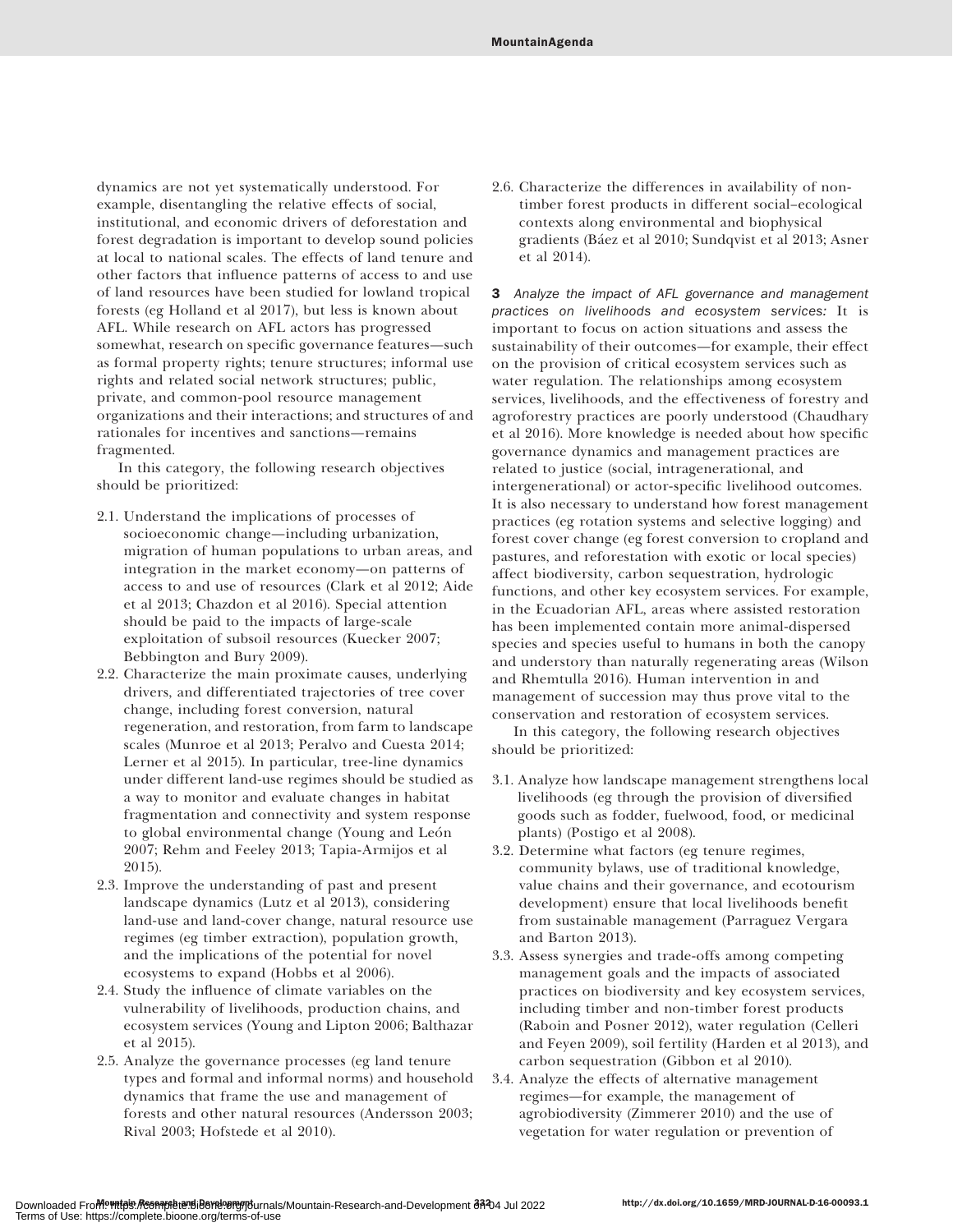landslides (Robledo et al 2004)—on local communities' resilience to climate change and natural disasters.

## Priorities in target knowledge

4 Define sustainability goals for the management of AFL: To identify pathways to greater sustainability, there is first a need to develop, in conjunction with place- and nonplace-based stakeholders, a joint vision that can guide policy, practices, and planning strategies in a rapidly changing context. Two types of research are needed to support this process. First, actor-specific perceptions, knowledge, values, and identities need to be made explicit. (These vary among, for example, farmers, forest managers, and providers and receivers of ecosystem services; both individuals and collective entities can be considered actors.) These are crucial attributes that guide the definition of concepts and concrete sustainability indicators as well as the framing of specific action situations (Pohl et al 2017). Second, common normative grounds need to be found and enhanced through dialogue and social learning on sustainability (Gómez 2015), which should result from the transdisciplinary and multiscale integration of knowledge from researchers, local land users, and policymakers. This could be done through faceto-face or virtual knowledge platforms and/or workshops and other consultations. Given the profound implications of greenhouse gas emissions from the global North for AFL and the people living in them, there is an element of environmental justice involved (Adger 2001).

In this category, the following research objectives should be prioritized:

- 4.1. Elucidate the perceptions (Valdivia et al 2010; Boillat and Berkes 2013; Postigo 2014), cultural values (Brandt et al 2012; dos Reis et al 2014), identities (Rhoades 2006), and knowledge (Boillat et al 2013; Brandt et al 2013) of different actor categories. This includes the linkages among diverse stakeholders' valuations of Andean forests and preferred land- and resource-use regimes, investment decisions, and livelihood systems (Báez et al 2010; Wilson and Rhemtulla 2016).
- 4.2. Include environmental justice and equity concerns in the definition of sustainability goals (Martinez-Alier et al 2014), with special reference to the perspectives of indigenous and local communities, women, and other marginalized groups (Paulson 2003; Escobedo et al 2015; Mathez-Stiefel, Ayquipa-Valenzuela, et al 2016).
- 4.3. Develop inclusive methods and frameworks to generate locally relevant and actionable knowledge about AFL, their ecosystems, and customary resource management institutions (Mathez-Stiefel, Ayquipa-Valenzuela, et al 2016). This should include the generation of future scenarios and pathways based on different actors' needs and priorities, including

conservation, development, mitigation, and adaptation, in contexts where it is expected that climate change will pose further challenges for Andean livelihoods (Postigo et al 2008; Valdivia et al 2010; Postigo 2014).

4.4. Jointly with local stakeholders, define the concept of and options for restoration, including definitions of forest and land degradation and identification of restoration goals (eg defining the reference ecosystems for restoration initiatives). It is important that this process be done in a participatory and inclusive way, in particular, in the Latin American context, where states are currently taking an important role in leading restoration initiatives, as shown by Murcia et al (2016) in the case of Colombia.

#### Priorities in transformation knowledge

5 Promote robust place-based governance models to support sustainability goals in AFL: Sustainable management requires governance models that include a broad set of practices and the involvement of stakeholders at multiple scales with different, sometimes conflicting, territorial interests, often rooted in asymmetrical power relations. A place-based governance that builds on local identities to promote the inclusion of marginalized social groups is necessary to attain outcomes that are both equitable and effective in achieving sustainability goals (Thomas and Twyman 2005). Knowledge of key attributes of the resource and governance systems is needed to assess inclusion and to promote effective governance, especially in relation to sustainability outcomes (Cash et al 2006). In the Andean countries, inclusive and robust place-based governance faces the challenge of integrating different scales of land-use planning, past environmental and social injustices, prioritization of national strategic projects, and informal local institutions that mediate land and resource use.

In this category, the following research objectives should be prioritized:

- 5.1. Identify the elements required to promote inclusive place-based governance models, adapted to the local context, that consider the power asymmetries among actors, the natural context, and the maintenance of local livelihoods (Young and Lipton 2006; Hill 2013).
- 5.2. Compare institutional arrangements that engage the public sector, local communities, and market actors in the design of compensation schemes for goods and services (Ebeling and Yasué 2009).
- 5.3. Propose adequate combinations of input-related incentives (eg training, land tenure security, access to credit, and land-use planning) and output-related incentives (eg payments for environmental services and access to value chains) that support maintenance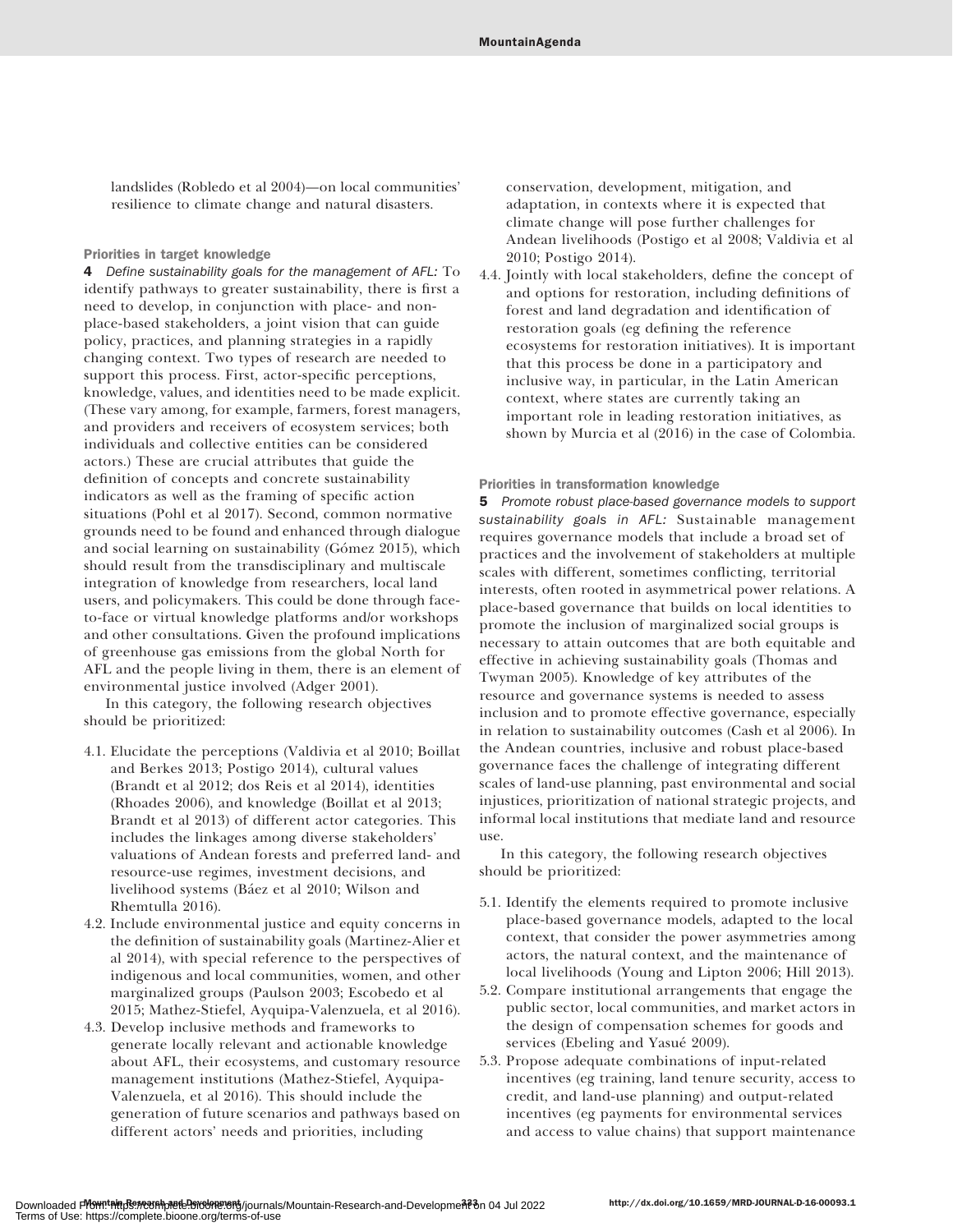of ecosystem services and economic development (Quintero et al 2009; Thiele et al 2011).

- 5.4. Identify local knowledge and legal instruments that can support institutional change and collective action for sustainable governance (Valdivia et al 2010; Shanee et al 2015; Buytaert et al 2016).
- 5.5. Assess the barriers to the participation of different actors, in particular women and other marginalized groups, in bodies of environmental governance (eg protected area management committees and municipal and regional environmental commissions) (Salas Laines 2011; Mathez-Stiefel, Ayquipa-Valenzuela, et al 2016).

6 Promote the sustainable governance of AFL at different scales: Scaling-up local experiences (eg management practices and governance arrangements) to landscape, national, or regional levels is often a stated goal for interventions that promote the sustainable governance of natural resources (Cash et al 2006). Yet, what works well in one place may not necessarily function in another, due to social or ecological differences, which are especially pronounced in mountain areas. It is also necessary to take into account the specificities of local contexts when assessing socioeconomic and political factors that shape national policies, and this may not lead to simple universal mandates or procedures, either. One approach would be to evaluate the effects of local bottlenecks that hinder the implementation of national policies (eg competing economic priorities and socio-environmental conflicts).

Overall, there is a need to explicitly consider the institutional arrangements, power relations, and other processes that promote or hinder the intended effects of these interventions at both local and national/regional levels of policymaking and implementation (Rist et al 2007). Special attention should be paid to successful socioeconomic innovations that have been tested in local contexts and have the potential to be scaled up or replicated elsewhere. In the Ecuadorian Andes, for instance, agro-industrial floriculture has proven resilient to changes in global trade patterns and climate, and it has provided opportunities for employment, reducing outmigration (Knapp 2017). Another recent initiative in Ecuador has focused on alternative market channels with direct exchanges between local producers and buyers in weekly markets, to increase food sovereignty and strengthen social networks (Padilla and García 2016).

In this category, the following research objectives should be prioritized:

- 6.1. Develop and test ways to up- and out-scale local solutions (eg management innovations and traditional practices) to the national or regional level.
- 6.2. Develop and apply approaches that integrate knowledge produced by different actors at multiple

scales (eg integration of traditional and new technologies in a way that is appropriate for local contexts) through social learning processes (Rist et al 2007). This can be done through the use of multistakeholder learning tools (Rist et al 2009) and the promotion of science-policy interfaces (López-Rodríguez 2016).

- 6.3. Improve the mechanisms through which national and regional policies are implemented in diverse local contexts (Moss and Newing 2010), focusing on different institutional management schemes (eg community based, private, and public) (Swift et al 2004; Shanee et al 2015). Particular attention should be paid to the integration of forest users' and local communities' interests into regional and national processes of land-use planning (Norris 2014; Zimmerer and Bell 2015).
- 6.4. Facilitate the diffusion of synthesis information about the importance of AFL, their sustainability challenges, and their links with livelihoods and ecosystem services to inform decision-making in national and regional agendas, particularly those dealing with climate change adaptation and mitigation, and large national projects that draw on AFL resources (Andersson 2003; Rival 2003; Llambí et al 2005).

7 Promote restoration in AFL: Landscape restoration is a fundamental strategy to recover and maintain the ecological functions of forests and landscapes (eg species composition and diversity, water regulation and provision, and carbon storage) under future environmental conditions. Restoration has recently been given higher priority in the land-use and forestry agendas of Latin American countries, which committed at the 20th Conference of Parties in Lima in  $2014$  to Initiative  $20\times20$ . an effort to restore more than 20 million hectares of degraded land by 2020. Promoting effective restoration as part of a broader set of strategies for sustainable land management requires detailed systems knowledge about Andean forest ecosystem dynamics, the functioning of anthropogenic systems, and the socio-institutional aspects of restoration. It also requires transformation knowledge, which should be produced with local and external stakeholders to validate the systems knowledge and to define restoration goals, as described in research objective 4.4. above.

In this category, the following research objectives should be prioritized:

7.1. Identify the main potentials, bottlenecks, and enabling institutional conditions for restoration by critically reviewing, through a multistakeholder participatory process, existing initiatives in the region. This should include consideration of how restored forests can contribute to mitigation and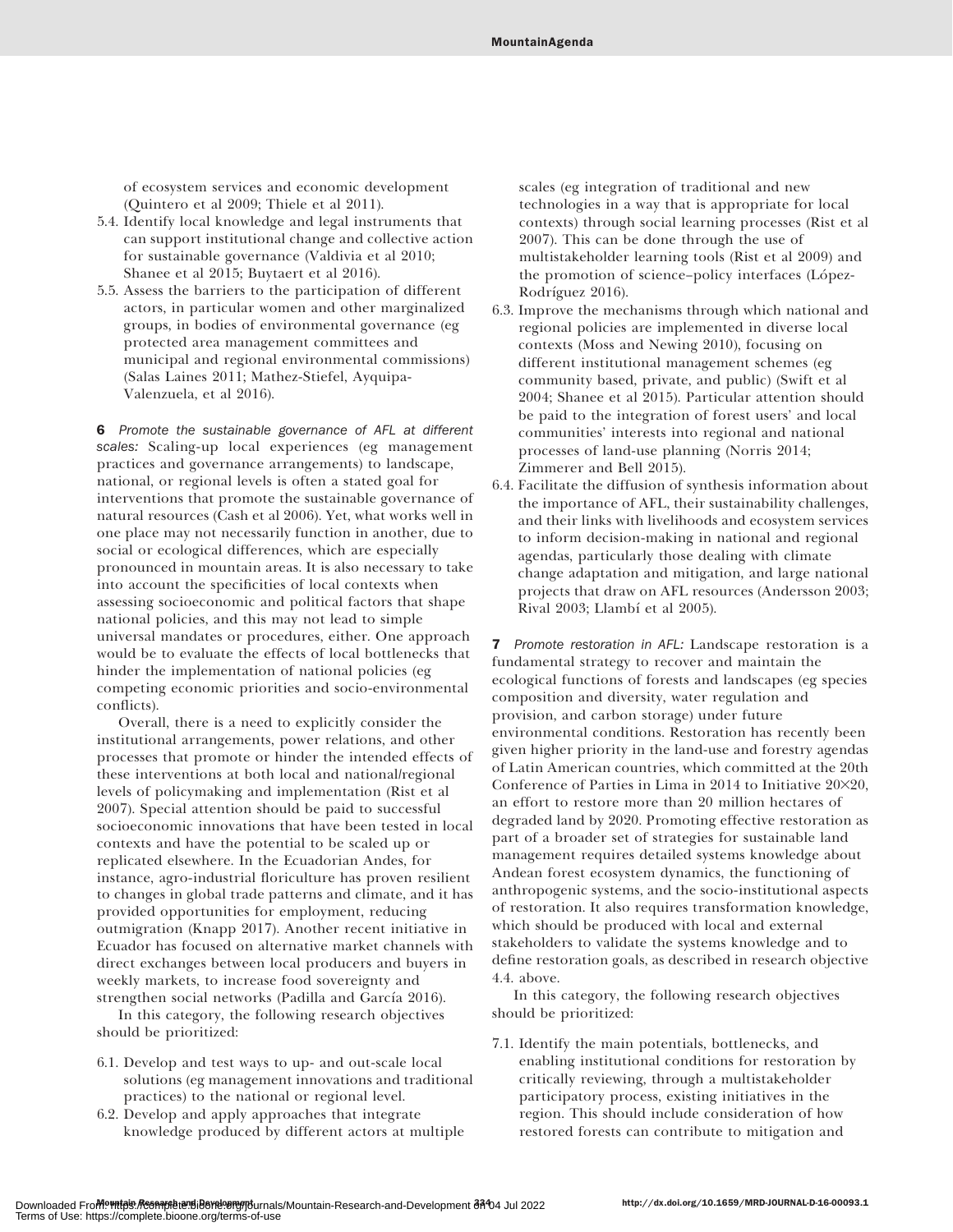adaptation, as well as their resilience under future climate scenarios.

- 7.2. Compare active restoration approaches with the selfregeneration capacity of degraded forest (secondary succession pathways) after different forms and durations of use (Chazdon et al 2016; Wilson and Rhemtulla 2016).
- 7.3. Compare the impacts of different restoration practices (eg natural regeneration, reforestation with exotic or local species, restoration of remnant forest, and planting of trees on farms) on key ecosystem services and livelihoods (Hofstede et al 2002; Farley 2007; Wilson and Rhemtulla 2016), and draw conclusions for action from local to landscape scales.
- 7.4. Through stakeholder participation, define a common set of criteria to assess the success of efforts to restore forest biodiversity and functions (eg species composition and ecosystem services) by comparing restored areas with natural forest, and identify suitable indicator taxa (Fehse et al 2002; Báez et al 2010; Orsi et al 2011; Spracklen and Righelato 2016; Wilson and Rhemtulla 2016).
- 7.5. Identify and validate with stakeholders locally developed and adapted technical approaches (eg related to tree seedling production, planting techniques, and introduction of nurse plants) for the restoration of altered ecosystems, considering the wide range of social and environmental conditions in the AFL (Aide et al 2010; Gómez-Ruiz et al 2013; Anthelme et al 2014; Bueno and Llambí 2015).
- 7.6. Develop concepts and tools to identify areas where ecosystem restoration has the potential to maintain and enhance connections between Andean forest remnant patches (Anthelme et al 2014; Wilson and Rhemtulla 2016) and with the Amazon Basin, or to provide the maximum benefits to human populations (Orsi et al 2011), or where it can be compensated through payment-for-environmental-services schemes.

## The way forward

A combination of contributions from different research fields to systems, target, and transformation knowledge is urgently needed to support decision-making and guide future interventions in AFL, in order to contribute to sustainable development in the Andes. Improving our understanding of AFL social–ecological systems requires both specialized disciplinary studies to address specific knowledge gaps (eg focusing on AFL subsystems) and interdisciplinary approaches to further disentangle the dynamic interactions among social, economic, ecologic, and political factors, as well as the links between actor interactions and related outcomes. The production of target knowledge for increased sustainability in AFL

requires a transdisciplinary dialogue among actors from academia, civil society, and governments at different levels about sustainability goals and the trade-offs between multiple outcomes. Learning from the knowledge, technological skills, and experiences of local people and practitioners will be crucial for the generation of transformation knowledge (Zinngrebe 2016). Finally, it will be essential to focus on both knowledge production and concrete interventions, in a practice of reflexive governance that challenges the normative base of both (Voss and Bauknecht 2006).

The scientific knowledge produced by the proposed research agenda may contribute to a large number of SDGs and targets, as shown in Table 3, with special relevance for Goal 15 (protect, restore, and promote sustainable use of terrestrial ecosystems, sustainably manage forests, combat desertification, and halt and reverse land degradation and halt biodiversity loss), but also for Goals 1 (end poverty), 2 (achieve food security and promote sustainable agriculture), 5 (achieve gender equality), 6 (achieve availability and sustainable management of water), 8 (promote inclusive and sustainable economic growth), 10 (reduce inequality), 12 (ensure sustainable consumption and production patterns), and 13 (take action to combat climate change and its impacts) (United Nations General Assembly 2015). To contribute to achieving the SDGs in the Andean region, we recommend that research in AFL focus on the action situations, where the links between resource systems and governance systems are concretized, as well as on their outcomes in terms of synergies and trade-offs among ecosystem services and livelihood benefits for Andean populations.

Our review and discussions showed that there is relatively little experience with such integrated research in the Andes, and that the necessary institutions may not yet exist. Meeting the proposed goals will require commitment to their achievement as well as enhancements to educational, research, and management capabilities. Also necessary is the strengthening of platforms for collaboration and knowledge exchange among researchers and practitioners in the region (eg the Andean Forest Network), which would facilitate the synthesis of long-term monitoring information on the regional variability of Andean forest ecosystems (Peralvo and Bustamante 2015) and help coordinate comparative integrated studies.

Strategies must also be developed to improve communication and dissemination of knowledge about the value of AFL and their critical role in biodiversity conservation, livelihood benefits, and other ecosystem services, and their projected responses to global processes of change. This knowledge should inform landholders, policymakers, and other stakeholders on mechanisms for achieving multiple objectives in AFL and reconciling the imperatives of environmental conservation and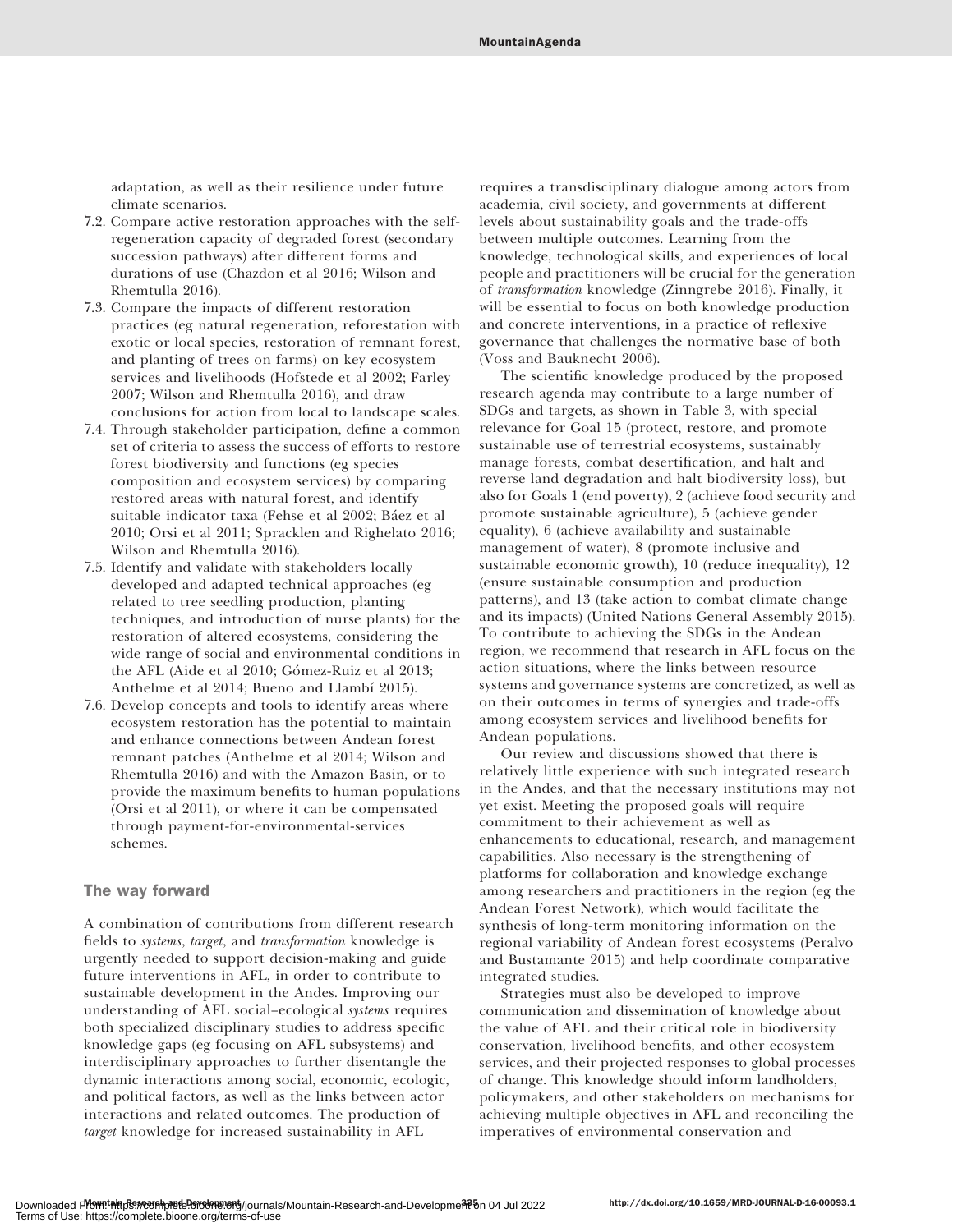socioeconomic development. More specifically, the knowledge produced by this research may facilitate the inclusion of managed or restored AFL in climate change mitigation and other national programs (eg the Reducing Emissions from Deforestation and Forest Degradation program and National Adaptation Plans).

This research agenda is not exhaustive and does not identify all the gaps in research on the complexity of AFL. It is a living document that should be iteratively adapted as the context and needs of AFL stakeholders evolve. We believe that the conceptual framework and

many of the research priorities presented here may also apply to other mountain areas of the developing world, in light of their many commonalities with the Andean region, including the most important drivers of changes in forest landscapes. However, the process of developing a regionally adapted research agenda should not be bypassed, because sustainability goals will inevitably vary over time, across space, and among actors, and a sustainability research agenda will thus only be legitimate if it is the product of a local, evidenceinformed dialogue.

## ACKNOWLEDGMENTS

The research agenda presented in this paper was developed in the framework of the Andean Forest Program, financed by the Swiss Agency for Development and Cooperation, in a collaborative arrangement between the Centre for Development and Environment of the University of Bern, the Consortium for the Sustainable Development of the Andean Ecoregion, and HELVETAS Swiss Intercooperation, with contributions from 48 experts working on Andean forest landscapes. An adaptation of this research agenda was published in

#### REFERENCES

Adger WN. 2001. Scales of governance and environmental justice for adaptation and mitigation of climate change. Journal of International Development 13:921–931.

Aide TM, Clark ML, Grau HR, López-Carr D, Levy MA, Redo D, Bonilla-Moheno M, Riner G, Andrade-Núñez MJ, Muñiz M. 2013. Deforestation and reforestation of Latin America and the Caribbean (2001–2010). Biotropica 45:262–271.

Aide TM, Ruiz-Jaen MC, Grau HR. 2010. What is the state of tropical montane cloud forest restoration. In: Bruijnzeel LA, Scatena FN, Hamilton LS, editors. Tropical Montane Cloud Forests: Science for Conservation and Management. Cambridge, United Kingdom: Cambridge University Press, pp 101–109. Alexander JM, Diez JM, Levine JM. 2015. Novel competitors shape species' responses to climate change. Nature 525:515–518. [http://dx.doi.org/10.](http://dx.doi.org/10.1038/nature14952) [1038/nature14952](http://dx.doi.org/10.1038/nature14952).

Andersson K. 2003. What motivates municipal governments? Uncovering the institutional incentives for municipal governance of forest resources in Bolivia. The Journal of Environment & Development 12(1):5–27.

Anthelme F, Gómez-Aparicio L, Montúfar R. 2014. Nurse-based restoration of degraded tropical forests with tussock grasses: Experimental support from the Andean cloud forest. Journal of Applied Ecology 51(6):1534–1543.

Asner GP, Anderson CB, Martin RE, Knapp DE, Tupayachi R, Sinca F, Malhi Y. 2014. Landscape-scale changes in forest structure and functional traits along an Andes-to-Amazon elevation gradient. Biogeosciences 11:843–856.

Ataroff M, Rada F. 2000. Deforestation impact on water dynamics in a Venezuelan Andean cloud forest. AMBIO: A Journal of the Human Environment 29:440–444.

Bader MY, van Geloof I, Rietkerk M. 2007. High solar radiation hinders tree regeneration above the alpine treeline in northern Ecuador. Plant Ecology 191:33–45.

Báez S, Ambrose K, Hofstede R. 2010. Ecological and social bases for the restoration of a high Andean cloud forest: Preliminary results and lessons from a case study in northern Ecuador. In: Bruijnzeel LA, Scatena FN, Hamilton LS, editors. Tropical Montane Cloud Forests: Science for Conservation and Management. Cambridge, United Kingdom: Cambridge University Press, pp 628–637.

Báez S, Jaramillo L, Cuesta F, Donoso D. 2016. Effects of climate change on Andean biodiversity: A synthesis of studies published until 2015. Neotropical Biodiversity 2:181–194.

Báez S, Malizia A, Carilla J, Blundo C, Aguilar M, Aguirre N, Aquirre Z, Álvarez E, Cuesta F, Duque Á, Farfán-Ríos W. 2015. Large-scale patterns of turnover and basal area change in Andean forests. PloS One 10(5):e0126594.

Balthazar V, Vanacker V, Molina A, Lambin EF. 2015. Impacts of forest cover change on ecosystem services in high Andean mountains. Ecological Indicators 48:63–75.

Spanish and is available at: [www.bosquesandinos.org/nueva-publicacion](http://www.bosquesandinos.org/nueva-publicacion-hacia-la-conservacion-y-la-gobernanza-sostenible-de-los-paisajes-de-bosques-andinos-una-agenda-de-investigacion/)[hacia-la-conservacion-y-la-gobernanza-sostenible-de-los-paisajes-de-bosques](http://www.bosquesandinos.org/nueva-publicacion-hacia-la-conservacion-y-la-gobernanza-sostenible-de-los-paisajes-de-bosques-andinos-una-agenda-de-investigacion/)[andinos-una-agenda-de-investigacion/.](http://www.bosquesandinos.org/nueva-publicacion-hacia-la-conservacion-y-la-gobernanza-sostenible-de-los-paisajes-de-bosques-andinos-una-agenda-de-investigacion/) The authors express their sincere gratitude to all participants for their time and valuable contributions, as well as to the reviewers and editors of this Focus Issue on ''Mountain Forests and the SDGs'' for their insightful comments.

Banda RK, Delgado-Salinas A, Dexter KG, Linares-Palomino R, Oliveira-Filho A, Prado D, Pullan M, Quintana C, Riina R, Rodríguez GM, Weintritt J, Acevedo-Rodríguez P, Adarve J, Álvarez E, Aranguren B, et al. 2016. Plant diversity patterns in Neotropical dry forests and their conservation implications. Science 353:1383–1387.

**Bebbington AJ, Bury JT.** 2009. Institutional challenges for mining and sustainability in Peru. Proceedings of the National Academy of Sciences 106(41):17296–17301.

Becker A, Körner C, Brun J-J, Guisan A, Tappeiner U. 2007. Ecological and land use studies along elevational gradients. Mountain Research and Development 27:58–65.

Bellard C, Leclerc C, Leroy B, Bakkenes M, Veloz S, Thuiller W, Courchamp F. 2014. Vulnerability of biodiversity hotspots to global change. Global Ecology and Biogeography 23(12):1376–1386.

**Berkes F. Colding J. Folke C.** 2000. Rediscovery of traditional ecological knowledge as adaptive management. Ecological Applications 10:1251–1262. Berkes F, Folke C. 1998. Linking Social and Ecological Systems: Management Practices and Social Mechanisms for Building Resilience. New York, NY: Cambridge University Press.

Boillat S, Berkes F. 2013. Perception and interpretation of climate change among Quechua farmers of Bolivia: Indigenous knowledge as a resource for adaptive capacity. Ecology and Society 18(4):21.

Boillat S, Mathez-Stiefel S-L, Rist S. 2013. Linking local knowledge, conservation practices and ecosystem diversity: Comparing two communities in the Tunari National Park (Bolivia). Ethnobiology and Conservation 2(8):1–28. Boillat S, Scarpa FM, Robson JP, Gasparri I, Aide TM, Aguiar APD, Anderson LO, Batistella M, Fonseca MG, Futemma C, Grau HR, Mathez-Stiefel S-L,

Metzger JP, Ometto JPHB, Pedlowski MA, et al. 2017. Land systems science in Latin America: Challenges and perspectives. Current Opinion in Environmental Sustainability 26–27:37–46.

Brandt R, Mathez-Stiefel S-L, Lachmuth S, Hensen I, Rist S. 2013. Knowledge and valuation of Andean agroforestry species: The role of sex, age, and migration among members of a rural community in Bolivia. Journal of Ethnobiology and Ethnomedicine 9:83.

Brandt R, Zimmermann H, Hensen I, Mariscal Castro JC, Rist S. 2012. Agroforestry species of the Bolivian Andes: An integrated assessment of ecological, economic and socio-cultural plant values. Agroforestry Systems 86(1):1–16.

Bruijnzeel L, Kappelle M, Mulligan M, Scatena F. 2010. Tropical montane cloud forests: State of knowledge and sustainability perspectives in a changing world. In: Bruijnzeel LA, Scatena FN, Hamilton LS, editors, Tropical Montane Cloud Forests: Science for Conservation and Management. Cambridge, United Kingdom: Cambridge University Press, pp 691–740.

Bueno A, Llambí LD. 2015. Facilitation and edge effects influence vegetation regeneration in old-fields at the tropical Andean forest-line. Applied Vegetation Science 18(4):613–623.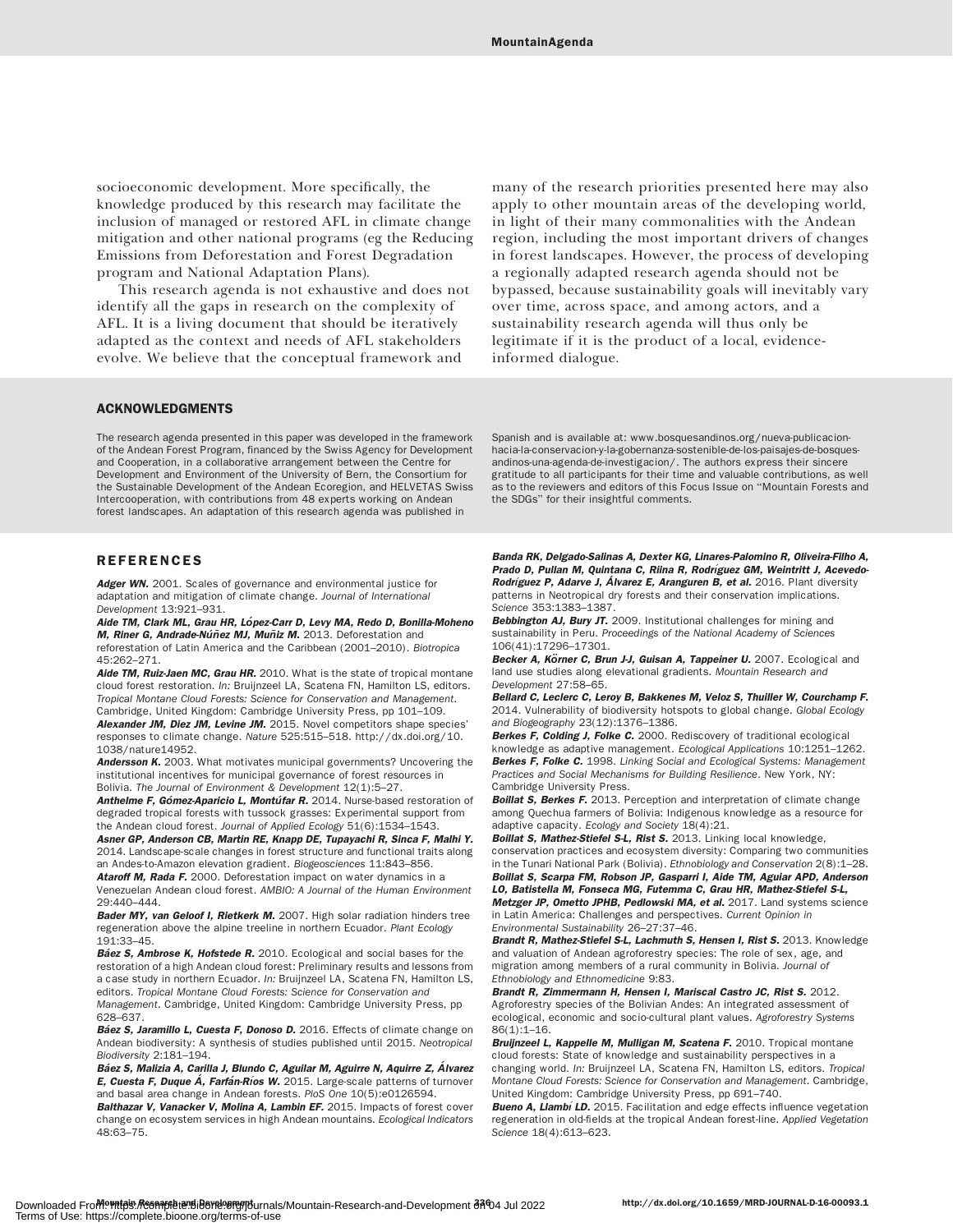Bush MB, Hanselman JA, Hooghiemstra H. 2007. Andean montane forests and climate change. In: Bush M, Flenley J, Gosling W, editors. Tropical Rainforest Responses to Climatic Change. Berlin, Germany: Springer, pp 35–60.

Buytaert W, Cuesta-Camacho F, Tobón C. 2011. Potential impacts of climate change on the environmental services of humid tropical alpine regions. Global Ecology and Biogeography 20(1):19–33.

Buytaert W, Dewulf A, De Bièvre B, Clark J, Hannah DM. 2016. Citizen science for water resources management: Toward polycentric monitoring and

governance? Journal of Water Resources Planning and Management 142(4):1–4. Cárate-Tandalla D, Leuschner C, Homeier J. 2015. Performance of seedlings of a shade-tolerant tropical tree species after moderate addition of N and P. Frontiers in Earth Science 3:75.

Cash D, Adger WN, Berkes F, Garden P, Lebel L, Olsson P, Pritchard L, Young OR. 2006. Scale and cross-scale dynamics: Governance and information in a multilevel world. Ecology and Society 11(2):8.

Celleri R, Feyen J. 2009. The hydrology of tropical Andean ecosystems: Importance, knowledge status, and perspectives. Mountain Research and Development 29:350–355.

Chaudhary A, Burivalova Z, Koh LP, Hellweg S. 2016. Impact of forest management on species richness: Global meta-analysis and economic tradeoffs. Scientific Reports 6:23954.

Chazdon RL, Broadbent EN, Rozendaal DMA, Bongers F, Zambrano AMA, Aide TM, Balvanera P, Becknell JM, Boukili V, Brancalion PHS, Craven D, Almeida-Cortez JS, Cabral GAL, de Jong B, Denslow JS, et al. 2016. Carbon

sequestration potential of second-growth forest regeneration in the Latin American tropics. Science Advances 2(5):e1501639.

Cincotta RP, Wisnewski J, Engelman R. 2000. Human population in the biodiversity hotspots. Nature 404(6781):990–992.

Clark ML, Aide TM, Riner G. 2012. Land change for all municipalities in Latin America and the Caribbean assessed from 250-m MODIS imagery (2001– 2010). Remote Sensing of Environment 126:84–103.

**Connell JH, Slatyer R.** 1977. Mechanisms of succession in natural communities and their role in community stability and organization. American Society of Naturalists 111(982):1119–1144.

Cornell S, Berkhout F, Tuinstra W, Tàbara JD, Jäger J, Chabay I, de Wit B, Langlais R, Mills D, Moll P, Otto IM. 2013. Opening up knowledge systems for better responses to global environmental change. Environmental Science & Policy 28:60–70.

Cuesta F, Peralvo M, Valarezo N. 2009. Los Bosques Montanos de los Andes Tropicales. Quito, Ecuador; Lima, Peru; La Paz, Bolivia: Programa Regional Ecobona-Intercooperation, Agencia Suiza para la Cooperación y el Desarrollo. dos Reis MS, Ladio A, Peroni N. 2014. Landscapes with Araucaria in South America: Evidence for a cultural dimension. Ecology and Society 19(2):43.

Duque A, Stevenson PR, Feeley KJ. 2015. Thermophilization of adult and juvenile tree communities in the northern tropical Andes. Proceedings of the National Academy of Sciences 112(34):10744–10749.

Ebeling J, Yasué M. 2009. The effectiveness of market-based conservation in the tropics: Forest certification in Ecuador and Bolivia. Journal of Environmental Management 90(2):1145–1153.

**Ellis F.** 2000. Rural Livelihoods and Diversity in Developing Countries. Oxford, United Kingdom: Oxford University Press.

Escobedo FJ, Clerici N, Staudhammer CL, Corzo GT. 2015. Socio-ecological dynamics and inequality in Bogotá, Colombia's public urban forests and their ecosystem services. Urban Forestry & Urban Greening 14(4):1040–1053.

Farley KA. 2007. Grasslands to tree plantations: Forest transition in the Andes of Ecuador. Annals of the Association of American Geographers 97:755– 771.

Feeley KJ, Silman MR, Bush M, Farfan W, Garcia Cabrera K, Malhi Y, Meir P, Revilla NS, Raurau Quisiyupanqui MN, Saatchi S. 2011. Upslope migration of Andean trees. Journal of Biogeography 38:783–791.

Fehse J. Hofstede R. Aguirre N. Paladines C. Kooiiman A. Sevink J. 2002. High altitude tropical secondary forests: A competitive carbon sink? Forest Ecology and Management 163(1):9-25.

Garavito NT, Álvarez E, Caro SA, Murakami AA, Blundo C, Espinoza TB, Cuadros MLT, Gaviria J, Gutíerrez N, Jørgensen PM, León B. 2012. Evaluación del estado de conservación de los bosques montanos en los Andes tropicales. Revista Ecosistemas 21(1–2):148–166.

Gibbon A, Silman MR, Malhi Y, Fisher JB, Meir P, Zimmermann M, Dargie GC, Farfan WR, Garcia KC. 2010. Ecosystem carbon storage across the grassland–forest transition in the high Andes of Manu National Park, Peru. Ecosystems 13:1097–1111.

Gómez FFG. 2015. Learning and adaptation as conservation practices in resilient traditional socio-ecological systems: The Elder Brothers of Sierra Nevada de Santa Marta. Revista de Tecnología 12(1):99-109.

Gómez-Ruiz PA, Lindig-Cisneros R, Vargas-Ríos O. 2013. Facilitation among plants: A strategy for the ecological restoration of the high-Andean forest (Bogotá, DC-Colombia). Ecological Engineering 57:267-275.

Gosling WD, Hanselman JA, Christopher K, Valencia BG, Mark BG. 2009. Longterm drivers of change in Polylepis woodland distribution in the central Andes. Journal of Vegetation Science 20:1041–1052.

Grainger A, Obersteiner M. 2011. A framework for structuring the global forest monitoring landscape in the REDD+ era. Environmental Science & Policy 14(2):127–139.

Halliday A, Glaser M. 2011. A management perspective on social ecological systems: A generic system model and its application to a case study from Peru. Human Ecology Review 18(1):1-18.

Harden CP, Hartsig J, Farley KA, Lee J, Bremer LL. 2013. Effects of land-use change on water in Andean paramo grassland soils. Annals of the Association of American Geographers 103:375–384.

Herzog SK, Martínez R, Jørgensen PM, Tiessen H. 2011. Climate Change and Biodiversity in the Tropical Andes. Sao José dos Campos, Brazil: Inter-American Institute for Global Change Research and Scientific Committee on Problems of the Environment.

Hill M. 2013. Adaptive capacity of water governance: Cases from the Alps and the Andes. Mountain Research and Development 33(3):248–259.

Hirsch Hadorn G, Bradley D, Pohl C, Rist S, Wiesmann U. 2006. Implications of transdisciplinarity for sustainability research. Ecological Economics 60(1):119–128.

Hobbs RJ, Arico S, Aronson J, Baron JS, Bridgewater P, Cramer VA, Epstein PR, Ewel JJ, Klink CA, Lugo AE, Norton D, Ojima D, Richardson DM, Sanderson EW, Valladares F, et al. 2006. Novel ecosystems: Theoretical and

management aspects of the new ecological world order. Global Ecology and Biogeography 15:1–7.

Hofstede R, Báez S, Ambrose K, Cueva K. 2010. Biodiversity-based livelihoods in the ceja andina forest zone of northern Ecuador: Multi-stakeholder learning processes for the sustainable use of cloud forest areas. In: Bruijnzeel LA, .<br>Scatena FN, Hamilton LS, editors. Tropical Montane Cloud Forests: Science for Conservation and Management. Cambridge, United Kingdom: Cambridge University Press, pp 644–651.

Hofstede RG, Groenendijk JP, Coppus R, Fehse JC, Sevink J. 2002. Impact of pine plantations on soils and vegetation in the Ecuadorian high Andes. Mountain Research and Development 22:159–167.

Holland MB, Jones KW, Naughton-Treves L, Freire J-L, Morales M, Suárez L. 2017. Titling land to conserve forests: The case of Cuyabeno Reserve in Ecuador. Global Environmental Change 44:27–38.

Homeier J, Báez S, Hertel D, Leuschner C. 2017. Editorial: Tropical forest ecosystem responses to increasing nutrient availability. Frontiers in Earth Science 5:27.

Homeier J, Breckle S-W, Günter S, Rollenbeck RT, Leuschner C. 2010. Tree diversity, forest structure and productivity along altitudinal and topographical gradients in a species-rich Ecuadorian montane rain forest. Biotropica 42:140– 148.

Homeier J, Hertel D, Camenzind T, Cumbicus NL, Maraun M, Martinson GO, Poma LN, Rillig MC, Sandmann D, Scheu S, Veldkamp E, Wilcke W, Wullaert H, Leuschner C. 2012. Tropical Andean forests are highly susceptible to nutrient inputs? Rapid effects of experimental N and P addition to an Ecuadorian montane forest. PLoS ONE 7:e47128.

Homeier J, Werner FA, Gawlik J, Peters T, Diertl K-HJ, Richter M. 2013. Plant diversity and its relevance for the provision of ecosystem services. In: Bendix J, Beck E, Bräuning A, Makeschin F, Mosandl R, Scheu S, Wilcke W, editors. Ecosystem Services, Biodiversity and Environmental Change in a Tropical

Mountain Ecosystem of South Ecuador. Berlin, Germany: Springer, pp 93–106. Huasco WH, Girardin CAJ, Doughty CE, Metcalfe DB, Baca LD, Silva-Espejo JE, Cabrera DG, Aragão LEOC, Davila AR, Marthews TR, Huaraca-Quispe LP, Alzamora-Taype I, Mora LE, Farfán-Rios W, Cabrera KG. 2014. Seasonal production, allocation and cycling of carbon in two mid-elevation tropical montane forest plots in the Peruvian Andes. Plant Ecology & Diversity 7:125-142.

Jerneck A, Olsson L, Ness B, Anderberg S, Baier M, Clark E, Hickler T, Hornborg A, Kronsell A, Lövbrand E, Persson J. 2011. Structuring sustainability science. Sustainability Science 6(1):69-82.

Josse C, Cuesta F, Navarro G, Barrena V, Cabrera E, Chacon-Moreno E, Ferreira W, Peralvo M, Saito J, Tovar A. 2009. Ecosistemas de los Andes del Norte y Centro: Bolivia, Colombia, Ecuador, Peru y Venezuela. Lima, Peru: Consortium for Sustainable Development of the Andean Ecoregion (CONDESAN).

Kessler K, Grytnes J-A, Halloy SRP, Kluge J, Krömer T, León B, Macía MJ, Young KR. 2011. Gradients of plant diversity: Local patterns and processes. In: Herzog SK, Martínez R, Jørgensen PM, Tiessen H, editors. Climate Change and Biodiversity in the Tropical Andes. Montevideo, Uruguay: Inter-American Institute for Global Change Research and Scientific Committee on Problems of the Environment, pp 204–219.

Killeen TJ, Douglas M, Consiglio T, Jørgensen PM, Mejia J. 2007. Dry spots and wet spots in the Andean hotspot. Journal of Biogeography 34(8):1357-1373.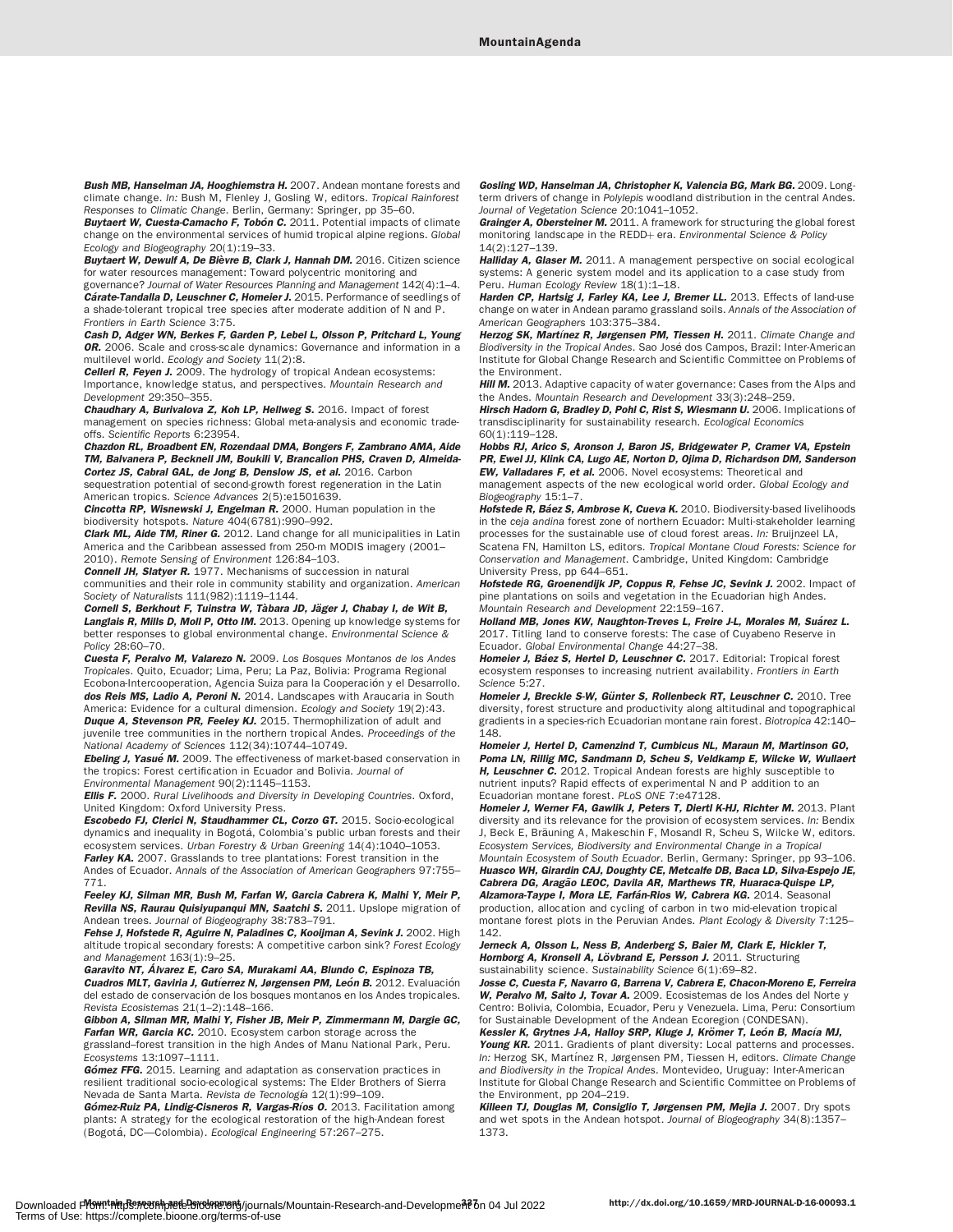Knapp G. 2017. Mountain agriculture for global markets: The case of greenhouse floriculture in Ecuador. Annals of the American Association of Geographers 107(2):511–519.

Körner C. 1998. A re-assessment of high elevation treeline positions and their explanation. Oecologia 115(4):445–459. [http://dx.doi.org/10.1007/](http://dx.doi.org/10.1007/s004420050540) [s004420050540](http://dx.doi.org/10.1007/s004420050540).

Kuecker GD. 2007. Fighting for the forests: Grassroots resistance to mining in northern Ecuador. Latin American Perspectives 34(2):94–107.

Lambin EF, Geist HJ, Lepers E. 2003. Dynamics of land-use and land-cover change in tropical regions. Annual Review of Environment and Resources 28(1):205–241.

Lauer W. 1993. Human development and environment in the Andes: A geoecological overview. Mountain Research and Development 13(2):157–166. Lemos M, Agrawal A. 2006. Environmental governance. Annual Review of Environment and Resources 31:297–325.

Lerner AM, Rudel TK, Schneider LC, McGroddy M, Burbano DV, Mena CF. 2015. The spontaneous emergence of silvo-pastoral landscapes in the Ecuadorian Amazon: Patterns and processes. Regional Environmental Change 15:1421–1431.

Linares-Palomino R, Oliveira-Filho AT, Pennington RT. 2011. Neotropical seasonally dry forests: Diversity, endemism, and biogeography of woody plants. In: Dirzo R, Young HS, Mooney HA, Ceballos G, editors. Seasonally Dry Tropical Forests: Ecology and Conservation. Washington, DC: Island Press and Center for Resource Economics, pp 3–21.

Liu J, Dietz T, Carpenter SR, Alberti M, Folke C, Moran E, Pell AN, Deadman P, Kratz T, Lubchenco J, Ostrom E, Ouyang Z, Provencher W, Redman CL, **Schneider SH.** 2007. Complexity of coupled human and natural systems. Science 317:1513–1516.

Llambí LD, Puentes Aguilar J, García-Núñez C. 2013. Spatial relations and population structure of a dominant tree along a treeline ecotone in the tropical Andes: Interactions at gradient and plant-neighbourhood scales. Plant Ecology & Diversity 6:343–353.

Llambí LD, Smith J, Pereira N, Pereira AC, Valero F, Monasterio M, Dávila MV. 2005. Participatory planning for biodiversity conservation in the high tropical Andes: Are farmers interested? Mountain Research and Development 25(3):200–205.

Locatelli B, Pavageau C, Pramova E, Di Gregorio M. 2015. Integrating climate change mitigation and adaptation in agriculture and forestry: Opportunities and trade-offs. Wiley Interdisciplinary Reviews: Climate Change 6(6):585–598. <http://dx.doi.org/10.1002/wcc.357>.

López-Rodríguez MD. 2016. Science-Policy Interfaces in the Area of Environmental Governance: Empirical Tests for its Methodological Development [PhD thesis]. Almeria, Spain: University of Almeria.

Lutz DA, Powell RL, Silman MR. 2013. Four decades of Andean timberline migration and implications for biodiversity loss with climate change. PLoS ONE 8(9):e74496.

Mach KJ, Planton S, von Stechow C, editors. 2014. Annex II: Glossary. In: Pachauri RK, Meyer LA, editors. Climate Change 2014: Synthesis Report. Contribution of Working Groups I, II and III to the Fifth Assessment Report of the Intergovernmental Panel on Climate Change. Geneva, Switzerland: Intergovernmental Panel on Climate Change, pp 117–130.

Malhi Y, Silman M, Salinas N, Bush M, Meir P, Saatchi S. 2010. Introduction: Elevation gradients in the tropics: Laboratories for ecosystem ecology and global change research. Global Change Biology 16:3171–3175.

Malizia A, Easdale TA, Grau HR. 2013. Rapid structural and compositional change in an old-growth subtropical forest: Using plant traits to identify probable drivers. PLoS ONE 8:e73546.

Martinez-Alier J, Anguelovski I, Bond P, Del Bene D, Demaria F, Gerber J-F, Greyl L, Haas W, Healy H, Marín-Burgos V. 2014. Between activism and science: Grassroots concepts for sustainability coined by environmental justice organizations. Journal of Political Ecology 21(1):19-60. Mathez-Stiefel S-L, Ayquipa-Valenzuela J, Corrales-Quispe R, Rosales-Richard

L, Valdivia-Díaz M. 2016. Identifying gender-sensitive agroforestry options: Methodological considerations from the field. Mountain Research and Development 36(4):417–430.

Mathez-Stiefel S-L, Peralvo M, Báez S. 2017. Hacia la conservación y la gobernanza sostenible de los paisajes de bosques andinos: Una agenda de investigación. Quito, Ecuador: Programa Bosques Andinos de la Agencia Suiza para el Desarrollo y la Cooperación.

Mathez-Stiefel S-L, Wymann von Dach S, Zimmermann A, Hurni H, Molden D. 2016. A mountain journal contributes to achieving Future Earth's vision. Poster presented by Mountain Research and Development at the Mountain Futures Conference, Kunming, China, 1–4 April 2016. [https://boris.unibe.](https://boris.unibe.ch/id/eprint/102023) [ch/id/eprint/102023](https://boris.unibe.ch/id/eprint/102023); accessed on 20 August 2017.

McArthur ED, Sanderson SC. 1999. Ecotones: Introduction, scale, and big sagebrush example. Forest Service Proceedings RMRS-P-11(July):3–8.

McGinnis MD, Ostrom E. 2014. Social–ecological system framework: Initial changes and continuing challenges. Ecology and Society 19(2):30.

Meyer C, Kreft H, Guralnick R, Jetz W. 2015. Global priorities for an effective information basis of biodiversity distributions. Nature Communications 6:8221. Millennium Ecosystem Assessment. 2005. Ecosystems and Human Well-being: Synthesis. Washington, DC: Island Press.

Moss T, Newig J. 2010. Multilevel water governance and problems of scale: Setting the stage for a broader debate. Environmental Management 46(1):1-6. **Mulligan M.** 2010. Modelling the tropics-wide extent and distribution of cloud forest and cloud forest loss, with implications for conservation priority. In: Bruijnzeel LA, Scatena LF, Hamilton LS, editors. Tropical Montane Cloud Forests: Science for Conservation and Management. Cambridge, United Kingdom: Cambridge University Press, pp 14–38.

Munroe DK, van Berkel DB, Verburg PH, Olson JL. 2013. Alternative trajectories of land abandonment: Causes, consequences and research challenges. Current Opinion in Environmental Sustainability 5:471–476. Murcia C, Guariguata MR, Andrade Á, Andrade GI, Aronson J, Escobar EM,

Etter A, Moreno FH, Ramírez W, Montes E. 2016. Challenges and prospects for scaling-up ecological restoration to meet international commitments: Colombia as a case study. Conservation Letters 9(3):213–220.

Myers N, Mittermeier RA, Mittermeier CG, da Fonseca GAB, Kent J. 2000. Biodiversity hotspots for conservation priorities. Nature 403:853–858. Nadkarni N, Solano R. 2002. Potential effects of climate change on canopy communities in a tropical cloud forest: An experimental approach. Oecologia 131:580–586.

Norris TB. 2014. Bridging the great divide: State, civil society, and "participatory" conservation mapping in a resource extraction zone. Applied Geography 54:262–274.

Orsi F, Geneletti D, Newton AC. 2011. Towards a common set of criteria and indicators to identify forest restoration priorities: An expert panel-based approach. Ecological Indicators 11(2):337–347.

Ortega-Andrade HM, Prieto-Torres DA, Gómez-Lora I, Lizcano DJ. 2015. Ecological and geographical analysis of the distribution of the mountain tapir (Tapirus pinchaque) in Ecuador: Importance of protected areas in future scenarios of global warming. PLoS ONE 10(3):e0121137.

Padilla WR, García HJ. 2016. CIALCO: Alternative marketing channels. In: Bajo J, Escalona MJ, Giroux S, Hoffa-Dąbrowska P, Julián V, Novais P, Sánchez-Pi N, Unland R, Azambuja Silveira R, editors. Highlights of Practical Applications of Scalable Multi-agent Systems. The PAAMS Collection. Proceedings of the International Workshops of PAAMS 2016, Sevilla Spain. Cham, Switzerland: Springer, pp 313–321.

Parraguez Vergara E, Barton JR. 2013. Poverty and dependency in indigenous rural livelihoods: Mapuche experiences in the Andean foothills of Chile. Journal of Agrarian Change 13:234–262.

Parsons JJ. 1982. The northern Andean environment. Mountain Research and Development 2(3):253–262.

Paulson S. 2003. Gendered practices and landscapes in the Andes: The shape of asymmetrical exchanges. Human Organization 62(3):242–254.

Peralvo M, Bustamante M. 2015. CONDESAN: Promoting long-term monitoring at different scales to support natural resource governance in the Andean countries. Mountain Research and Development 35(1):90–92.

Peralvo M, Cuesta F. 2014. Conversión de ecosistemas altoandinos: Vínculos entre patrones y procesos a múltiples escalas. In: Cuesta F, Sevink J, Llambí LD, De Bièvre B, Posner J, editors. Avances en Investigación para la

Conservación de los Páramos Andinos. Lima, Peru: Consortium for the Sustainable Development of the Andean Ecoregion, pp 325–351. Pohl C, Krütli P, Stauffacher M. 2017. Ten reflective steps for rendering

research societally relevant. GAIA—Ecological Perspectives for Science and Society 26(1):43-51.

Ponce-Reyes R, Nicholson E, Baxter PWJ, Fuller RA, Possingham H. 2013. Extinction risk in cloud forest fragments under climate change and habitat loss. Diversity and Distributions 19:518–529.

Postigo JC. 2014. Perception and resilience of Andean populations facing climate change. Journal of Ethnobiology 34(3):383–400.

Postigo JC, Young KR, Crews KA. 2008. Change and continuity in a pastoralist community in the high Peruvian Andes. Human Ecology 36(4):535–551.

Quintero M, Wunder S, Estrada RD. 2009. For services rendered? Modeling hydrology and livelihoods in Andean payments for environmental services schemes. Forest Ecology and Management 258(9):1871–1880.

Raboin ML, Posner JL. 2012. Pine or pasture? Estimated costs and benefits of land use change in the Peruvian Andes. Mountain Research and Development 32:158–168.

Reed MS. 2008. Stakeholder participation for environmental management: A literature review. Biological Conservation 141(10):2417–2431.

Rehm EM, Feeley KJ. 2013. Forest patches and the upward migration of timberline in the southern Peruvian Andes. Forest Ecology and Management 305:204–211.